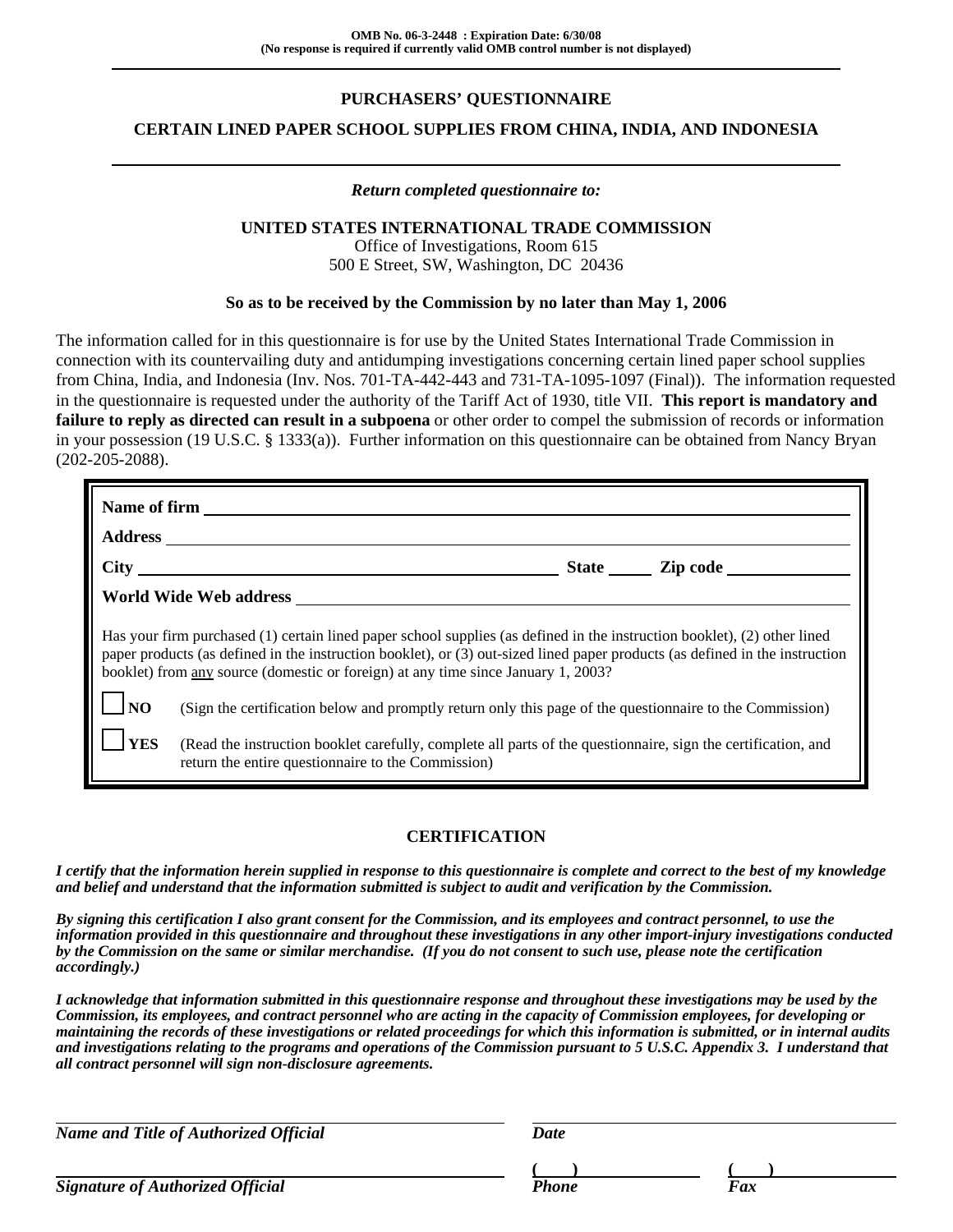## **PART I.--GENERAL QUESTIONS**

The questions in this questionnaire have been reviewed with market participants to ensure that issues of concern are adequately addressed and that data requests are sufficient, meaningful, and as limited as possible. Public reporting burden for this questionnaire is estimated to average 25 hours per response, including the time for reviewing instructions, searching existing data sources, gathering the data needed, and completing and reviewing the questionnaire. Send comments regarding the accuracy of this burden estimate or any other aspect of this collection of information, including suggestions for reducing the burden, to the Office of Investigations, U.S. International Trade Commission, 500 E Street, SW, Washington, DC 20436.

I-1a. Please report below the actual number of hours required and the cost to your firm of preparing the reply to this questionnaire and completing the form.

hours dollars

- I-1b. We are interested in any comments you may have for improving this questionnaire in general or the clarity of specific questions. Please attach such comments to your response or send them to the above address.
- I-2. Provide the name and address of establishment(s) covered by this questionnaire (see page 3 of the instruction booklet for reporting guidelines). If your firm is publicly traded, please specify the stock exchange and trading symbol.

- I-3. Is your firm owned, in whole or in part, by any other firm?
	- $\log N$  Yes--List the following information.

Extent of Firm name Address and Address ownership

I-4. Does your firm have any related firms, either domestic or foreign, which are engaged in importing certain lined paper school supplies from China, India, and Indonesia into the United States or which are engaged in exporting certain lined paper school supplies from China, India, and Indonesia to the United States?

 $\Box$  No  $\Box$  Yes--List the following information.

Firm name Address Affiliation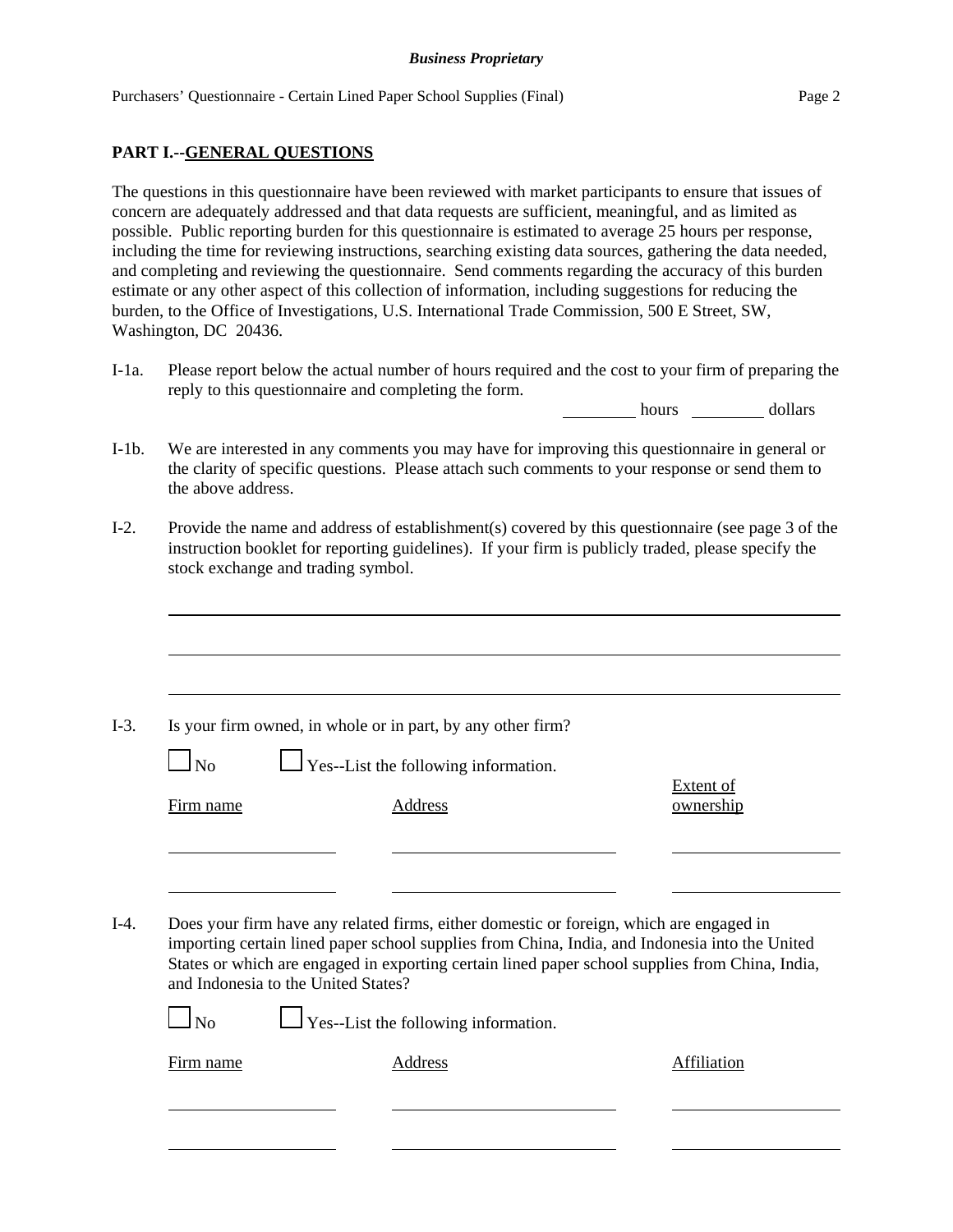## **PART I.--GENERAL QUESTIONS--***Continued*

I-5. Does your firm have any related firms, either domestic or foreign, which are engaged in the production of certain lined paper school supplies?

| $\Box$ No | $\Box$ Yes--List the following information. |             |
|-----------|---------------------------------------------|-------------|
| Firm name | Address                                     | Affiliation |
|           |                                             |             |
|           |                                             |             |

## **PART II.--PURCHASES**

II-1. Report, as indicated below, the value of your firm's purchases (either directly or through a sales agent or broker) of lined paper products in 2005. Report based on delivery date, not order date.

| <b>Item</b>                     | Value in \$1,000 |
|---------------------------------|------------------|
| <b>PURCHASES OF CLPSS FROM:</b> |                  |
| <b>CHINA</b>                    |                  |
| <b>INDIA</b>                    |                  |
| <b>INDONESIA</b>                |                  |
| <b>BRAZIL</b>                   |                  |
| <b>OTHER</b>                    |                  |
| <b>PURCHASES OF OLPP</b>        |                  |
| <b>PURCHASES OF OSLPP</b>       |                  |

II-2. If the relative shares of your firm's total purchases of certain lined paper school supplies from different sources (both domestic and foreign) have changed in the last three years, please list the country, state whether the relative share from that country has increased or decreased, and state the reason.

| <b>Country</b> | Increase/decrease | Reason |
|----------------|-------------------|--------|
|                |                   |        |
|                |                   |        |
|                |                   |        |
|                |                   |        |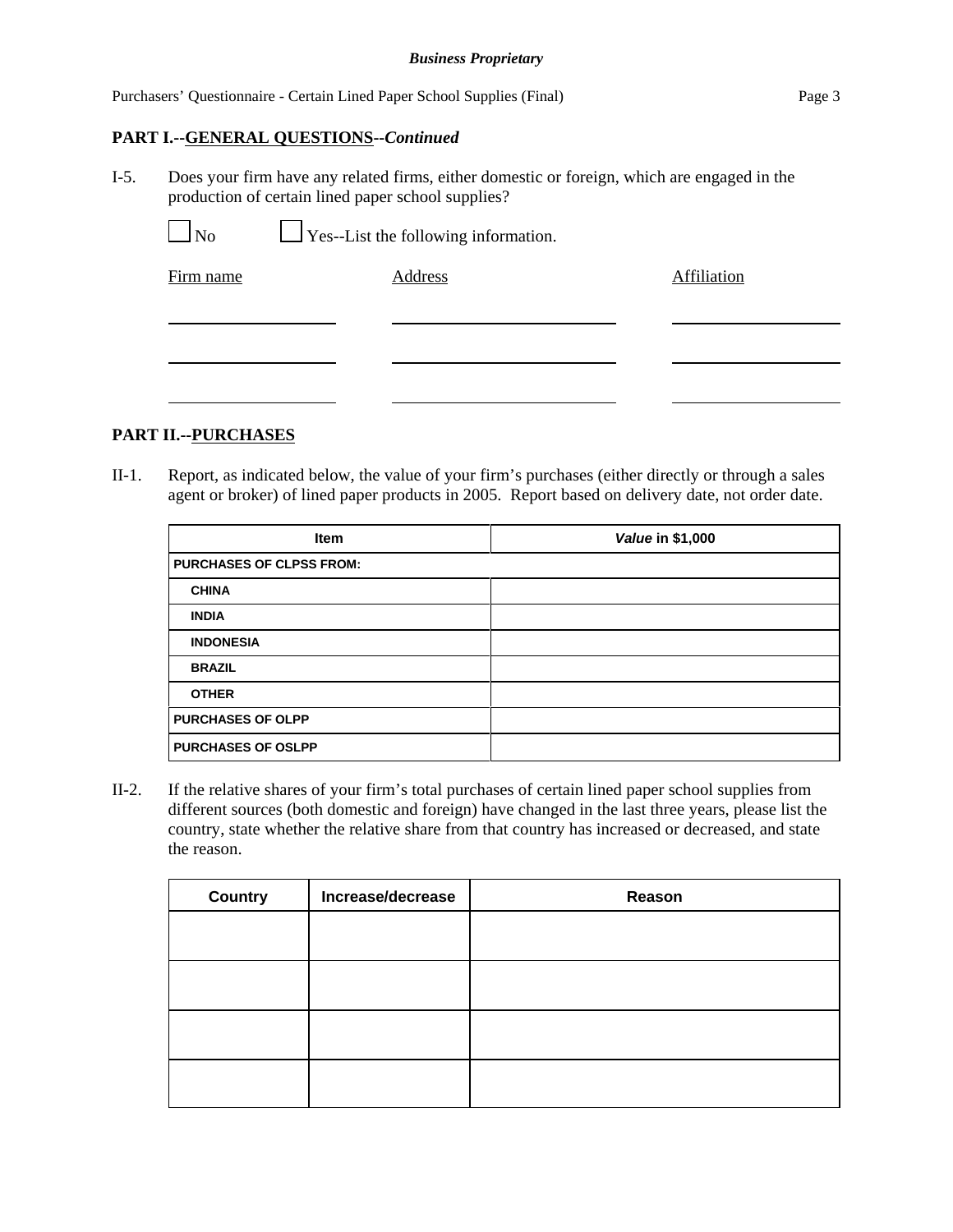$\overline{a}$ 

# **PART II.--PURCHASES**–*Continued*

| paper school supplies?      |                                                                  | (a) Do you or your customers have a preference for 92-bright paper when purchasing certain lined                                                                                                      |       |
|-----------------------------|------------------------------------------------------------------|-------------------------------------------------------------------------------------------------------------------------------------------------------------------------------------------------------|-------|
| Always                      | $\Box$ Usually                                                   | Sometimes                                                                                                                                                                                             | Never |
| past three years?           |                                                                  | (b) Since January 1, 2003, what is the share of your purchases of certain lined paper school<br>supplies that is accounted for by 92-bright paper? How and why has this share changed over the        |       |
|                             | purchasing certain lined paper school supplies? _______ percent. | (c) What price premium are you or your customers willing to pay for 92-bright paper when                                                                                                              |       |
| please explain below.       |                                                                  | (d) Have you ever chosen a less expensive product in lieu of a 92-bright paper alternative? If yes,                                                                                                   |       |
|                             | the dates on which you changed the brightness of the product:    | Identify the brightness level of each of your paper products below. If brightness varies within a<br>product category, or changed since January 2003, provide details as to all such differences, and |       |
|                             | Certain lined paper school supplies:                             |                                                                                                                                                                                                       |       |
|                             |                                                                  |                                                                                                                                                                                                       |       |
| Other lined paper products: |                                                                  |                                                                                                                                                                                                       |       |
|                             |                                                                  |                                                                                                                                                                                                       |       |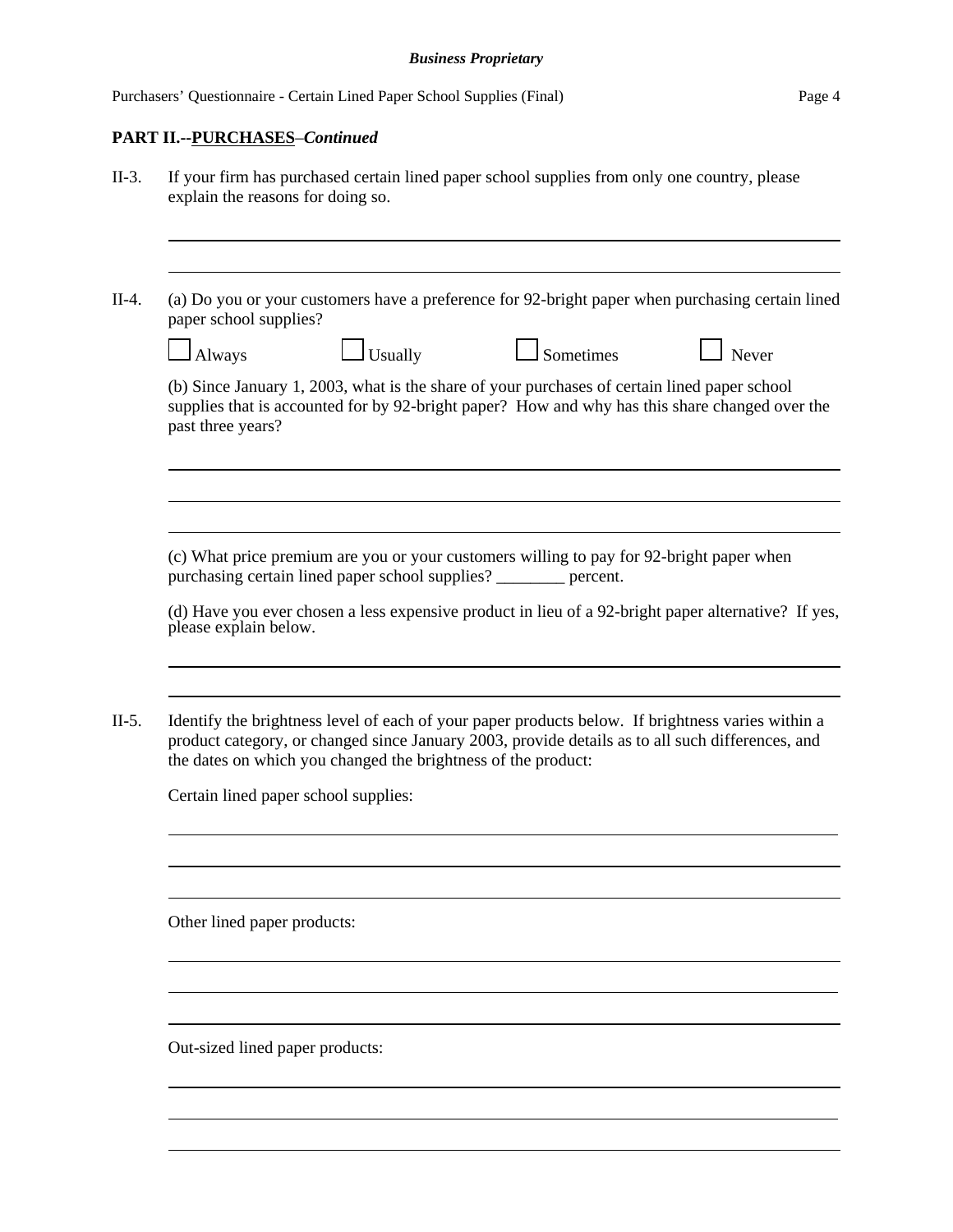## **PART III.--MARKET CHARACTERISTICS AND PURCHASING PRACTICES**

**Although the questions below pertain to certain lined paper school supplies, if your answers differ materially by country or product (CLPSS, OLPP, OSLPP), please respond separately for each country and product.**

III-1. Which of the following best describes your firm as a purchaser of certain lined paper school supplies (check all that apply, noting the specific end uses if known)?

| <b>IFIND USER/CONVERTER (</b> |  |
|-------------------------------|--|
| <b>DISTRIBUTOR</b>            |  |
| <b>RETAILER</b>               |  |
| )ther                         |  |

III-2. (a) If your firm is a distributor or reseller of certain lined paper school supplies, what are the major types of consumers to which you sell certain lined paper school supplies?

(b) Do you compete for sales to your customers with the manufacturers or importers from which you purchase certain lined paper school supplies?

- III-3. Do you purchase certain lined paper school supplies as part of the same bid process or contract (i.e., purchased at the same time as part of common transactions) as OLPP and OSLPP?
- III-4. If your firm is an end user/converter of certain lined paper school supplies, list in order of quantity of certain lined paper school supplies consumed, the top 3 products for which your firm purchases certain lined paper school supplies as a component part or input. Please indicate what percentage of the total cost is accounted for by certain lined paper school supplies.

|                                                                                                                                                     | Product you produce                                 | Percent of cost accounted for by CLPSS                                                          |
|-----------------------------------------------------------------------------------------------------------------------------------------------------|-----------------------------------------------------|-------------------------------------------------------------------------------------------------|
|                                                                                                                                                     |                                                     |                                                                                                 |
|                                                                                                                                                     | 2.                                                  | 2.                                                                                              |
|                                                                                                                                                     | 3.                                                  | 3.                                                                                              |
| III-5.<br>(a) How has the demand for your firm's final products incorporating certain lined paper school<br>supplies changed since January 1, 2003? |                                                     |                                                                                                 |
|                                                                                                                                                     | $\Box$ Unchanged<br>Increased                       | Decreased                                                                                       |
|                                                                                                                                                     | factors have accounted for these changes in demand? | (b) Has this had any effect on your firm's demand for certain lined paper school supplies? What |
|                                                                                                                                                     |                                                     |                                                                                                 |
|                                                                                                                                                     |                                                     |                                                                                                 |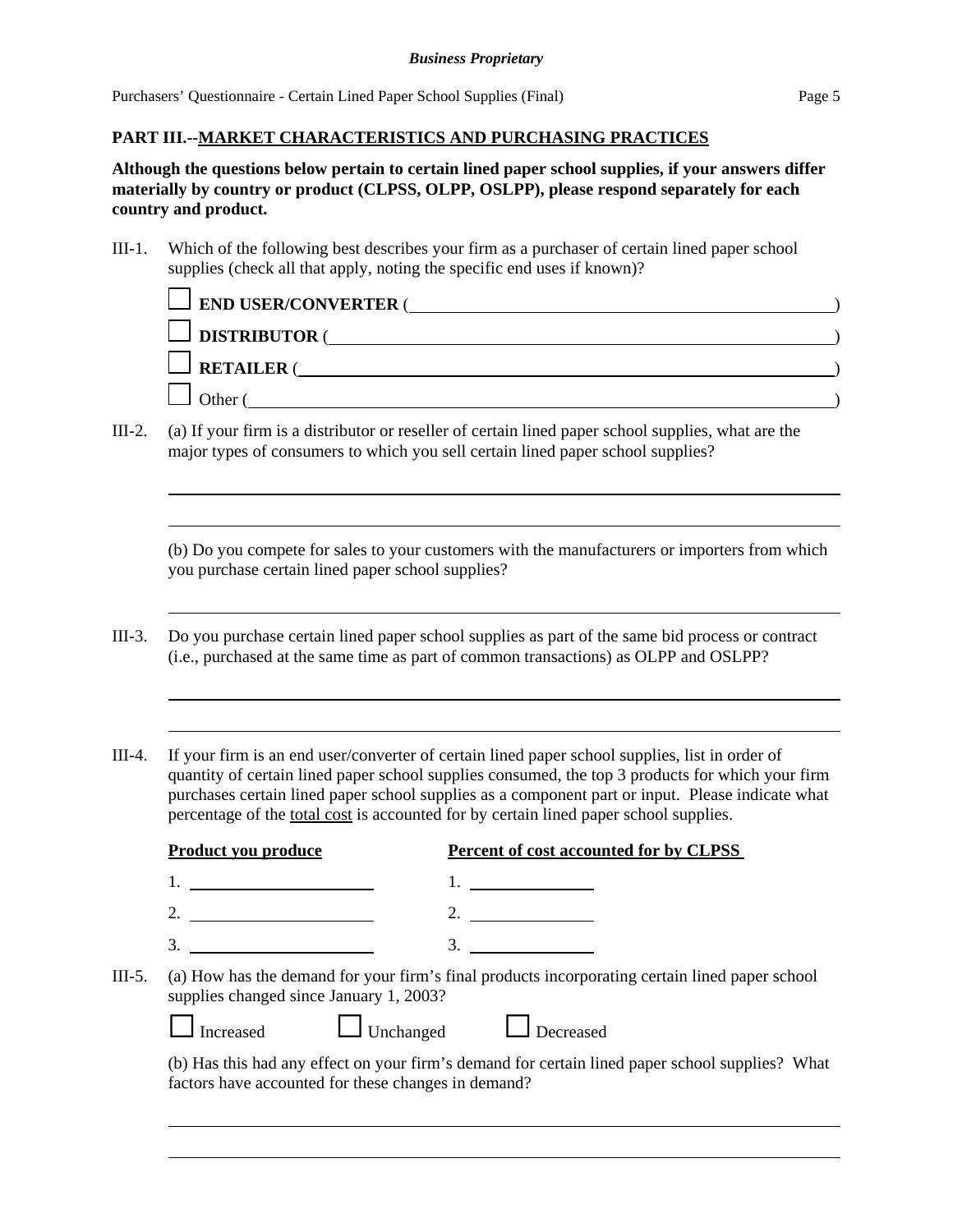## **PART III.--MARKET CHARACTERISTICS AND PURCHASING PRACTICES**–*Continued*

**Although the questions below pertain to certain lined paper school supplies, if your answers differ materially by country or product (CLPSS, OLPP, OSLPP), please respond separately for each country and product.**

| III-6.   | (a) Please list in order of importance any products that may be substituted for certain lined paper<br>school supplies.        |                                                                                                                                       |                  |                      |
|----------|--------------------------------------------------------------------------------------------------------------------------------|---------------------------------------------------------------------------------------------------------------------------------------|------------------|----------------------|
|          |                                                                                                                                |                                                                                                                                       |                  |                      |
|          | (b) For each possible substitute product, please give examples of applications and end uses for<br>which they are substitutes. |                                                                                                                                       |                  |                      |
|          | supplies?                                                                                                                      | (c) Have changes in the prices of these products affected the price for certain lined paper school                                    |                  |                      |
|          | $\Box$ No                                                                                                                      | $\Box$ Yes-Please explain.                                                                                                            |                  |                      |
| $III-7.$ | produced or imported?                                                                                                          | Are you aware whether the certain lined paper school supplies you are purchasing is U.S.-                                             |                  |                      |
|          | Always                                                                                                                         | $\vert$ Usually                                                                                                                       | Sometimes        | Never                |
| III-8.   |                                                                                                                                | Do you know the manufacturer of the certain lined paper school supplies that you purchase?                                            |                  |                      |
|          | Always                                                                                                                         | $\Box$ Usually                                                                                                                        | Sometimes        | $\Box$ Never         |
| III-9.   | goods you supply them?                                                                                                         | To your knowledge, are your buyers aware of and/or interested in the country of origin of the                                         |                  |                      |
|          | Always                                                                                                                         | Usually                                                                                                                               | $\Box$ Sometimes | $\blacksquare$ Never |
|          | years?                                                                                                                         | III-10. Have you made significant changes in your purchasing patterns (e.g., frequency) in the last three                             |                  |                      |
|          | $\Box$ No                                                                                                                      | Yes-Please explain.                                                                                                                   |                  |                      |
|          |                                                                                                                                |                                                                                                                                       |                  |                      |
|          |                                                                                                                                | III-11. How many suppliers do you generally contact before making a purchase?                                                         |                  |                      |
|          |                                                                                                                                | III-12. Have you changed suppliers since January 1, 2003?                                                                             |                  |                      |
|          | $\ln$                                                                                                                          | Yes-Please list the suppliers, indicate whether each firm was added or<br>dropped as a supplier, and give the reasons for the change. |                  |                      |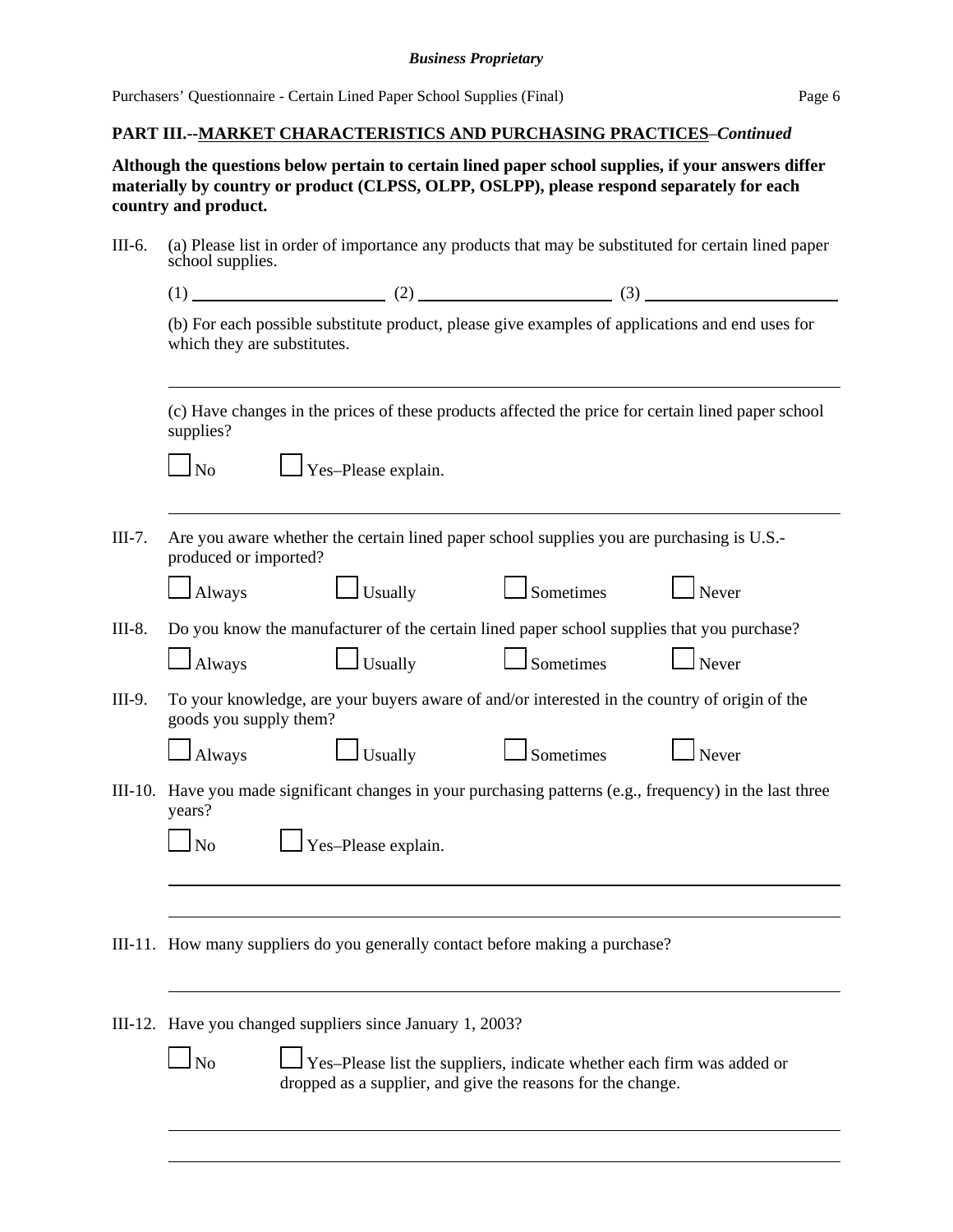## **PART III.--MARKET CHARACTERISTICS AND PURCHASING PRACTICES--***Continued*

## **Although the questions below pertain to certain lined paper school supplies, if your answers differ materially by country or product (CLPSS, OLPP, OSLPP), please respond separately for each country and product.**

III-13. Are you aware of any new suppliers, either foreign or domestic, that have entered the market in the last 3 years?

 $\Box$  Yes--Please identify the firms.

III-14. (a) What is the approximate share of your imports of certain lined paper school supplies in 2005 that were:

Arranged for by U.S. producers: percent of total imports.

Identify the firms, if known:

**Arranged for by other U.S. firms (other than producers):** percent of total imports.

Identify the firms, if known:\_\_\_\_\_\_\_\_\_\_\_\_\_\_\_\_\_\_\_\_\_\_\_\_\_\_\_\_\_\_\_\_\_\_\_\_\_\_\_\_\_\_\_\_\_\_\_\_\_\_\_\_\_\_\_

**Purchased directly from foreign producers in China, India, or Indonesia:** percent of total imports. Identify the firms, if known:\_\_\_\_\_\_\_\_\_\_\_\_\_\_\_\_\_\_\_\_\_\_\_\_\_\_\_\_\_\_\_\_\_\_\_\_\_\_\_\_\_\_\_\_\_\_\_\_\_\_\_\_\_\_\_

Purchased directly from producers in Brazil: **percent of total imports.** 

Identify the firms, if known:\_\_\_\_\_\_\_\_\_\_\_\_\_\_\_\_\_\_\_\_\_\_\_\_\_\_\_\_\_\_\_\_\_\_\_\_\_\_\_\_\_\_\_\_\_\_\_\_\_\_\_\_\_\_\_

**Arranged for by foreign firms (other than producers in China, India, Indonesia or Brazil):**

percent of total imports.

Identify the firms, if known:\_\_\_\_\_\_\_\_\_\_\_\_\_\_\_\_\_\_\_\_\_\_\_\_\_\_\_\_\_\_\_\_\_\_\_\_\_\_\_\_\_\_\_\_\_\_\_\_\_\_\_\_\_\_\_

(b) Have these percentages changed over time since January 2003?

Have these percentages changed with respect to orders for delivery in 2006?

(c) What are your reasons for choosing to purchase directly from a foreign supplier versus using a U.S. producer to arrange the purchase?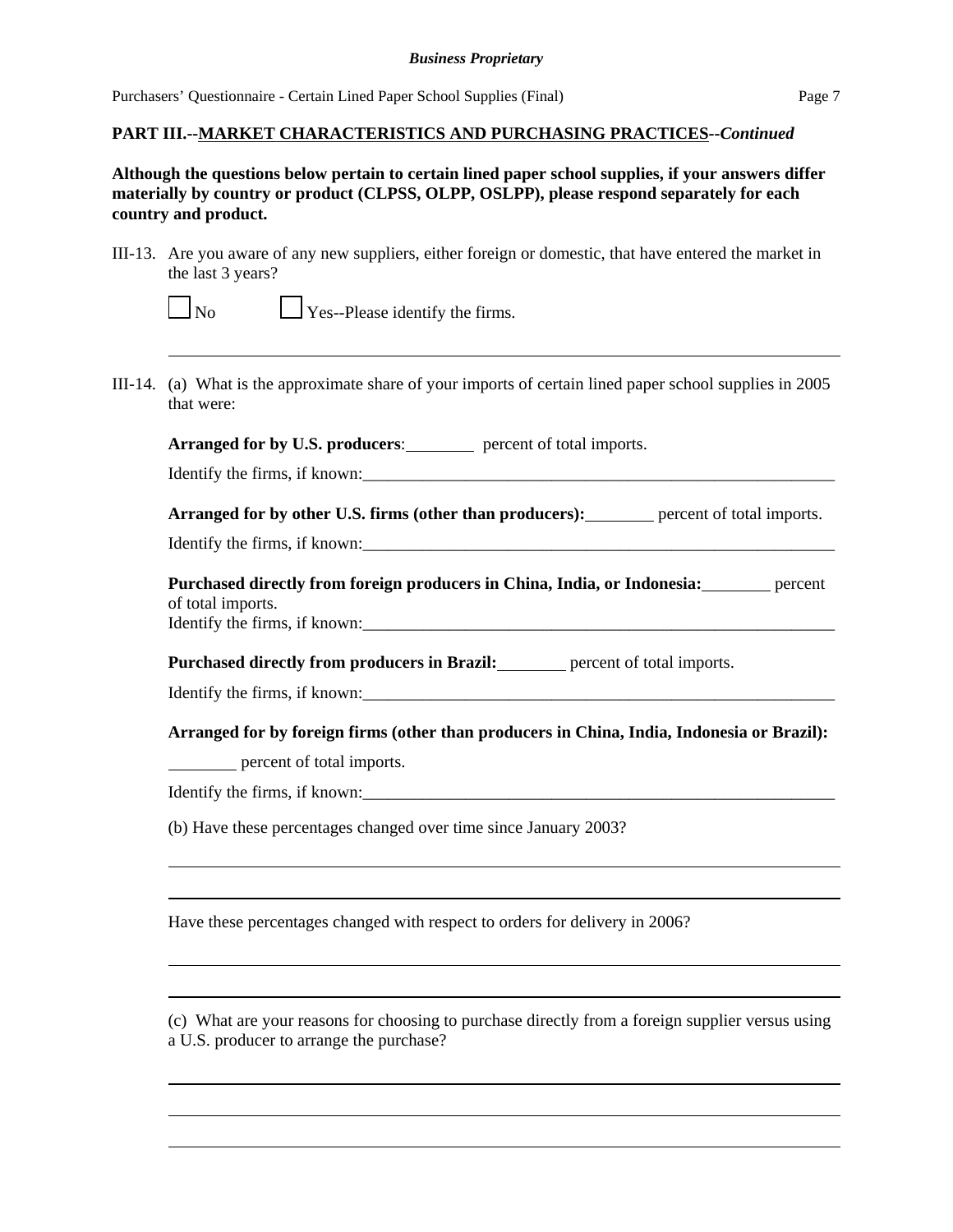Purchasers' Questionnaire - Certain Lined Paper School Supplies (Final) Page 8

### **PART III.--MARKET CHARACTERISTICS AND PURCHASING PRACTICES--***Continued*

**Although the questions below pertain to certain lined paper school supplies, if your answers differ materially by country or product (CLPSS, OLPP, OSLPP), please respond separately for each country and product.**

- III-15. Do you require your suppliers to become certified or prequalified with respect to the quality or other performance characteristics of the certain lined paper school supplies they sell to your firm?
	- $\Box$  No  $\Box$  Yes– percent of purchases in 2005  $\Box$  Yes–all purchases

Please provide a general description of the certification or qualification process and the time required.

- III-16. Briefly describe the factors that you consider when qualifying a new supplier (e.g., quality of product, reliability of supplier, etc.).
- III-17. Have you, or do you intend to, qualify suppliers from China, India, or Indonesia?
- III-18. Since January 1, 2003, have any domestic or foreign producers failed in their attempts to certify or qualify their certain lined paper school supplies with your firm or have any producers lost their approved status?

 $\Box$  No  $\Box$  Yes--Please identify these firms, the countries where they are located, and the reasons why they failed the certification/qualification process.

III-19. (a) Describe the types of bids or auctions held (i.e., when they are held, how price offers are made by suppliers; how negotiations occur; how you choose suppliers; how you choose the product mix; etc.).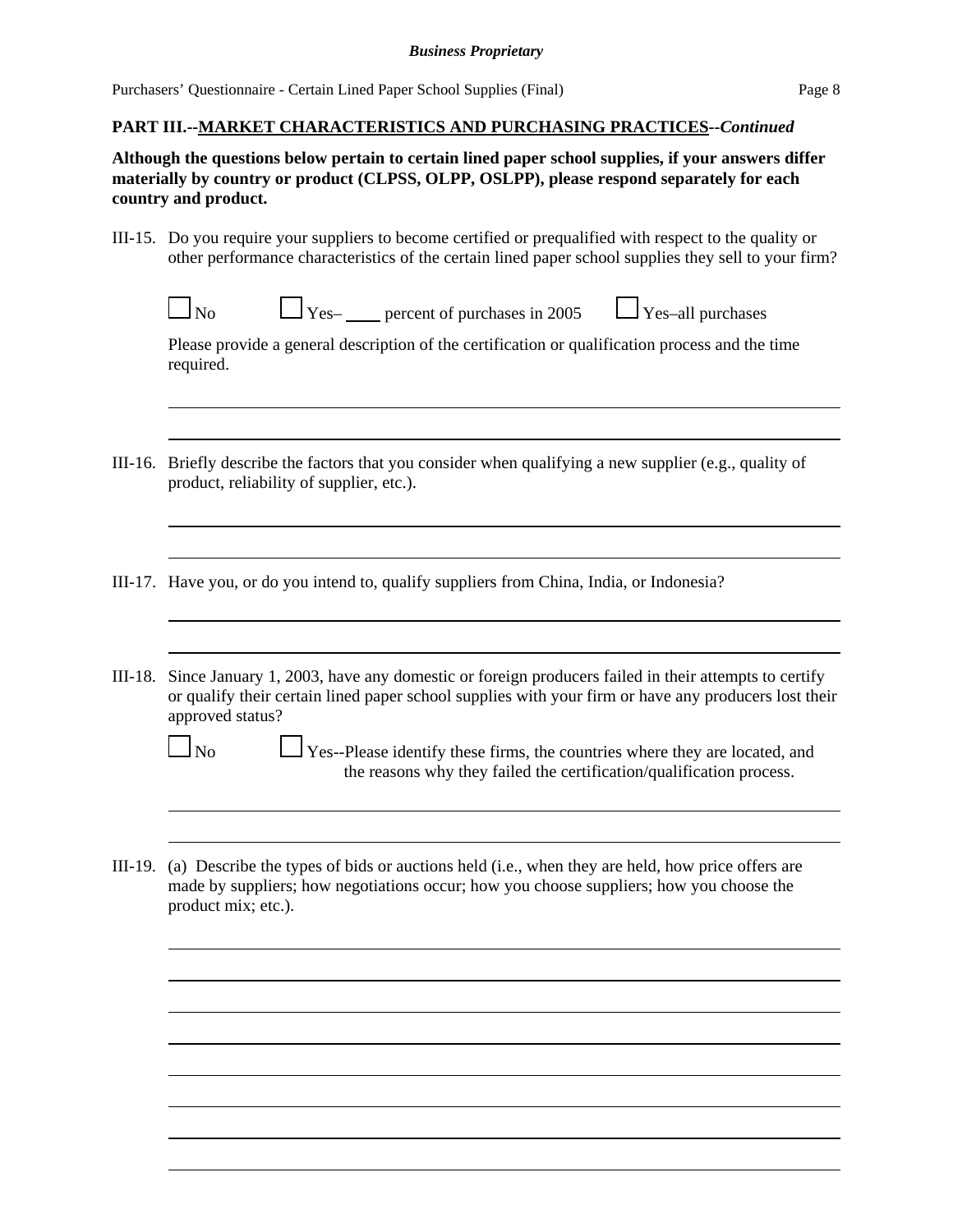Purchasers' Questionnaire - Certain Lined Paper School Supplies (Final) Page 9

### **PART III.--MARKET CHARACTERISTICS AND PURCHASING PRACTICES--***Continued*

**Although the questions below pertain to certain lined paper school supplies, if your answers differ materially by country or product (CLPSS, OLPP, OSLPP), please respond separately for each country and product.**

III-19. (b) How are spot purchases made (i.e., how do you contact suppliers; how many offers do you receive; when do you decide to make purchases)?

(c) Does your firm participate in reverse auctions? If yes, describe the process of a reverse auction.

(d) What percentage of your annual purchases of certain lined paper school supplies were accounted for by auction or bid sales? Report the percentage for each of the last three years below.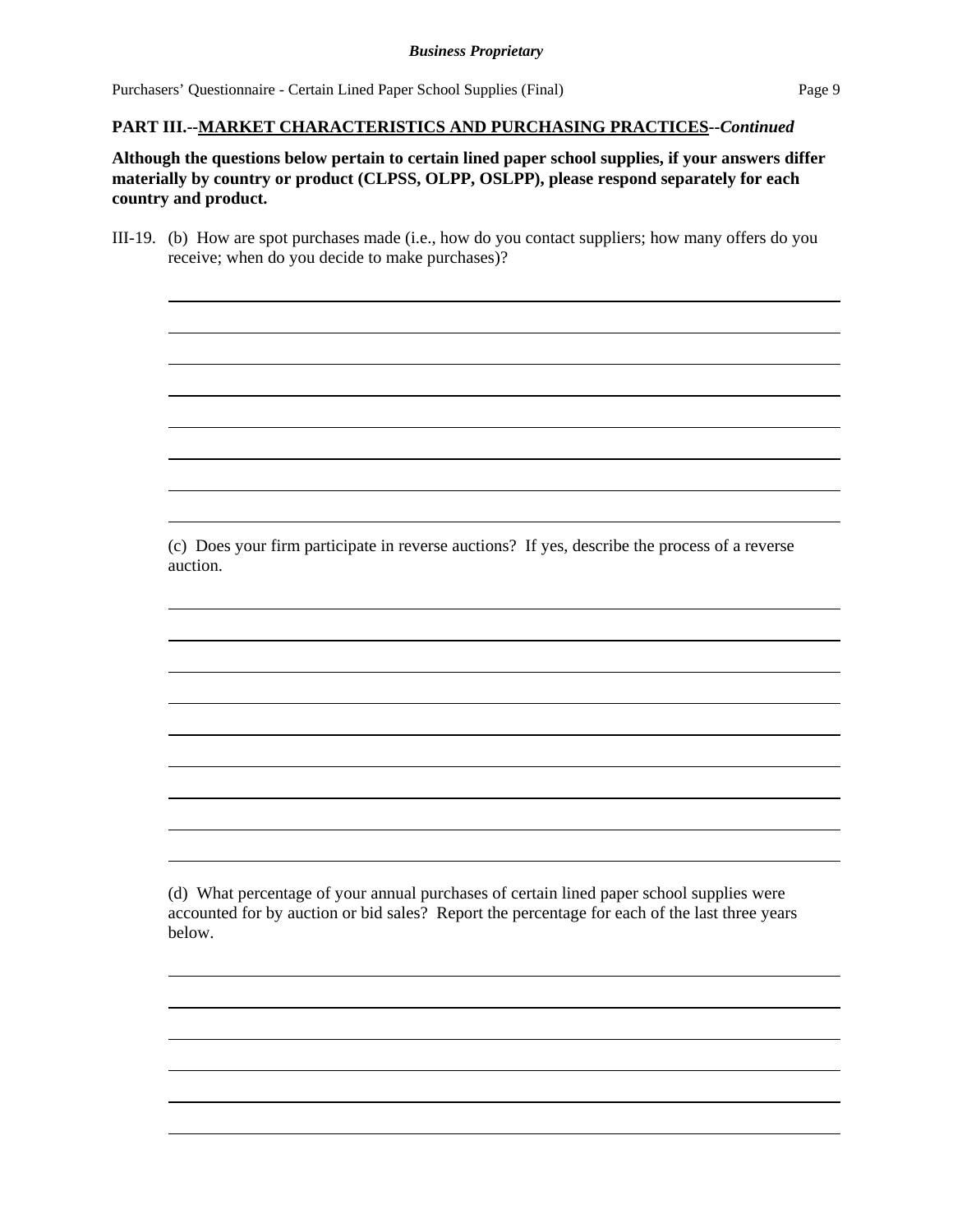## **PART III.--MARKET CHARACTERISTICS AND PURCHASING PRACTICES--***Continued*

**Although the questions below pertain to certain lined paper school supplies, if your answers differ materially by country or product (CLPSS, OLPP, OSLPP), please respond separately for each country and product.**

III-20. (a) For the factors listed below, please rate each in terms of its importance in your purchase decision for certain lined paper school supplies.

|                                    | VERY<br><b>IMPORTANT</b> | SOMEWHAT<br>IMPORTANT | <b>NOT</b><br><b>IMPORTANT</b> |
|------------------------------------|--------------------------|-----------------------|--------------------------------|
| Availability                       |                          |                       |                                |
| Delivery terms                     |                          |                       |                                |
| Delivery time                      |                          |                       |                                |
| Discounts and rebates              |                          |                       |                                |
| Extension of credit                |                          |                       |                                |
| Price                              |                          |                       |                                |
| Minimum qty requirements           |                          |                       |                                |
| Packaging                          |                          |                       |                                |
| Product consistency                |                          |                       |                                |
| Quality meets industry standards   |                          |                       |                                |
| Quality exceeds industry standards |                          |                       |                                |
| Product range                      |                          |                       |                                |
| Reliability of supply              |                          |                       |                                |
| Technical support/service          |                          |                       |                                |
| U.S. transportation costs          |                          |                       |                                |
| Brightness of paper                |                          |                       |                                |
|                                    |                          |                       |                                |
|                                    |                          |                       |                                |
| Other (specify):                   |                          |                       |                                |
|                                    |                          |                       |                                |
|                                    |                          |                       |                                |
|                                    |                          |                       |                                |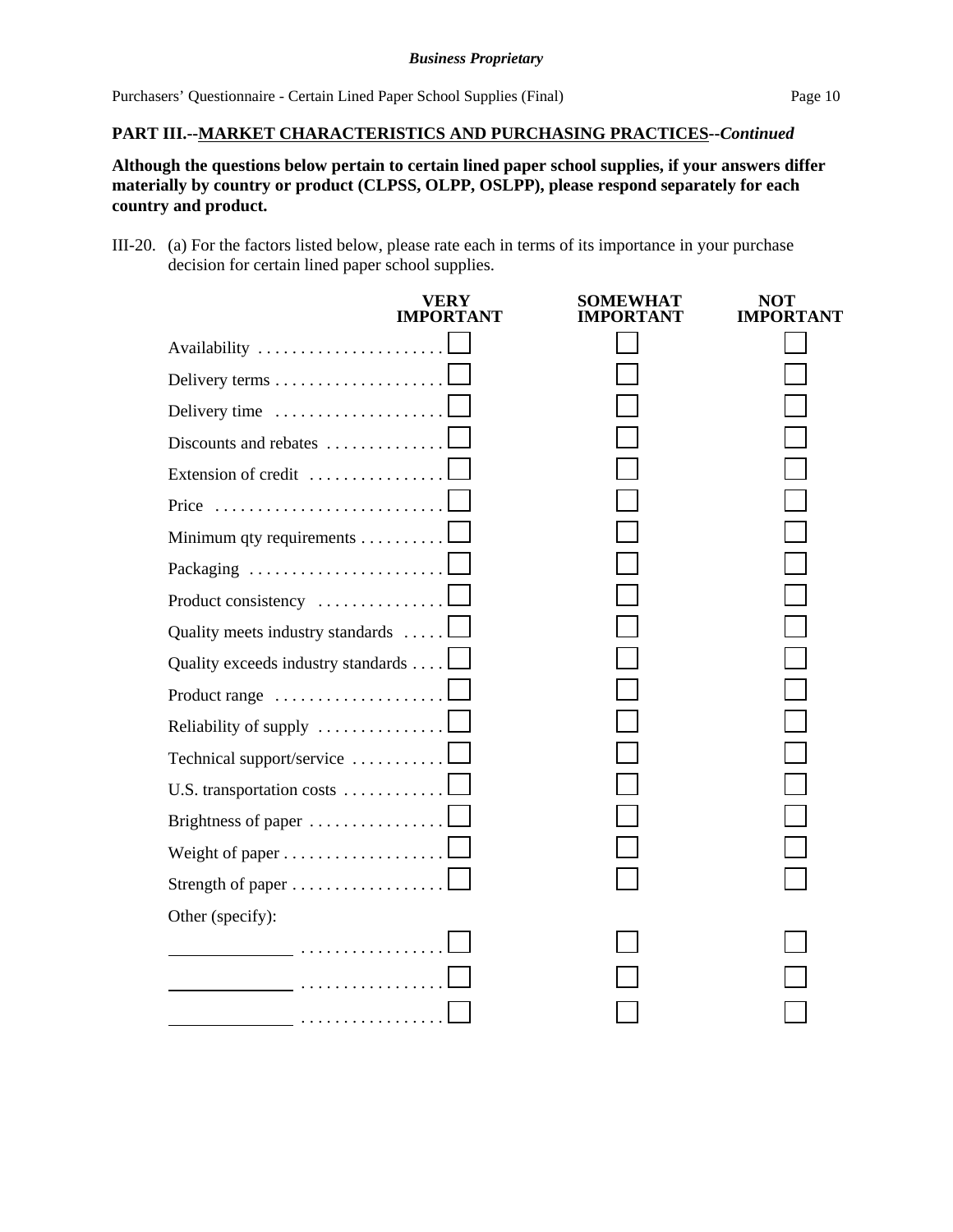## **PART III.--MARKET CHARACTERISTICS AND PURCHASING PRACTICES--***Continued*

## **Although the questions below pertain to certain lined paper school supplies, if your answers differ materially by country or product (CLPSS, OLPP, OSLPP), please respond separately for each country and product.**

III-20. (b) Please list, in order of their importance, the three major factors generally considered by your firm in deciding from whom to purchase certain lined paper school supplies for any one order (examples include current availability, extension of credit, prearranged contracts, price, quality exceeding specifications or industry standards, brightness of paper, paper weight, paper strength, range of supplier's certain lined paper school supplies line, traditional supplier, etc.).

| . .      |  |
|----------|--|
| ∼<br>٠.  |  |
| <u>.</u> |  |

Other factors or comments:

- III-21. What characteristics does your firm consider when determining the quality of certain lined paper school supplies?
- III-22. How often does your firm purchase the certain lined paper school supplies that are offered at the lowest price?

| $\Box$ Always | $\Box$ Usually | $\Box$ Sometin |
|---------------|----------------|----------------|
|               |                |                |

| nes | 1 Never |
|-----|---------|

- III-23. Please list the names of any firms you considered price leaders in the certain lined paper school supplies market during January 2003-December 2005. A price leader is defined as (1) one or more firms that initiate a price change, either upward or downward, that is followed by other firms, or (2) one or more firms that have a significant impact on prices. A price leader does not necessarily have to be the lowest priced supplier. For those firms identified as a price leader, please specify the time period in which a price change was communicated, whether the price change was upward or downward, and whether it covered a specific geographic region or a specific type of certain lined paper school supply.
- III-24. Please describe how the above firm(s) exhibited price leadership.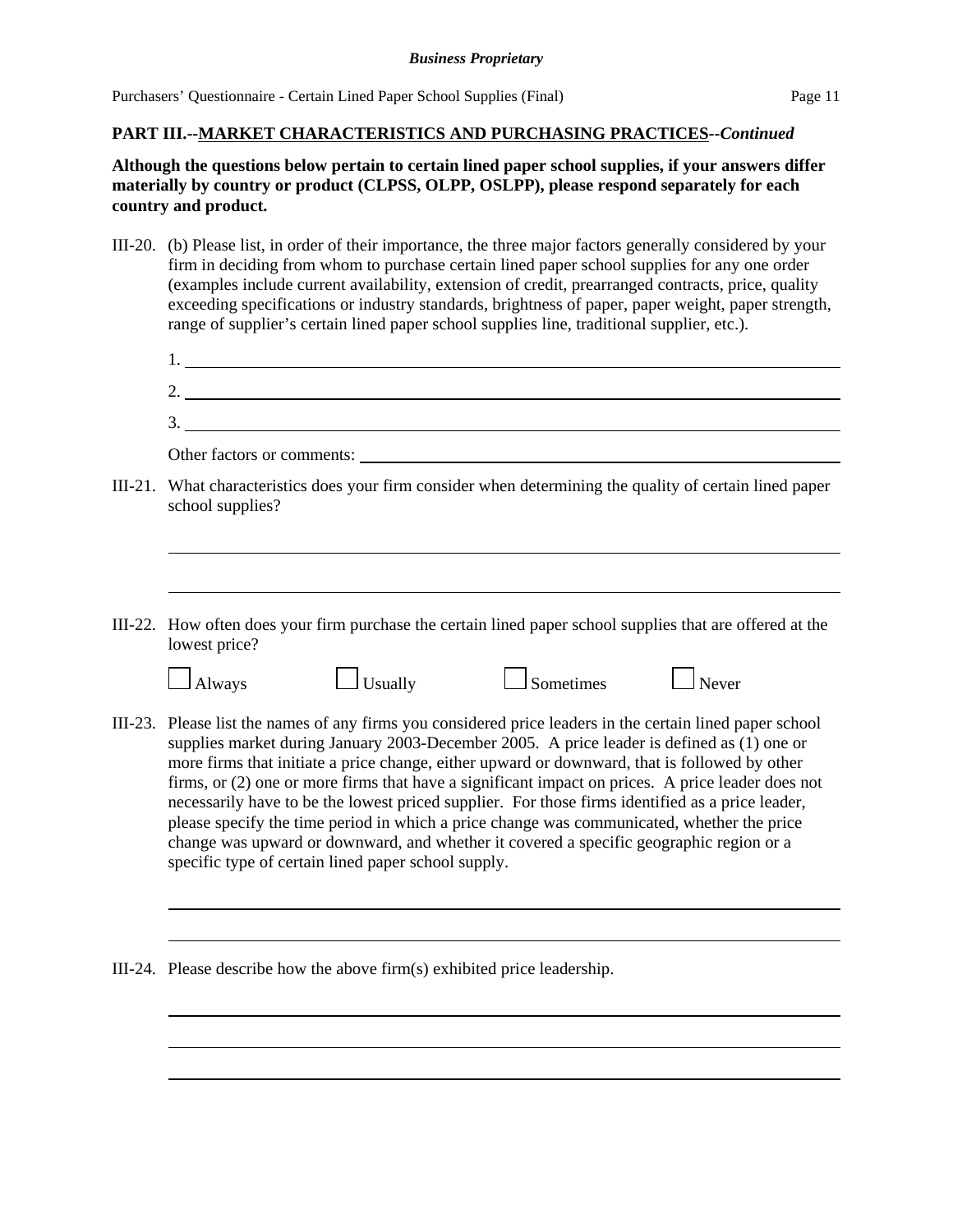## **PART III.--MARKET CHARACTERISTICS AND PURCHASING PRACTICES--***Continued*

**Although the questions below pertain to certain lined paper school supplies, if your answers differ materially by country or product (CLPSS, OLPP, OSLPP), please respond separately for each country and product.**

III-25. Does your firm purchase certain lined paper school supplies over the internet?

 $\Box$  No  $\Box$  Yes–Please describe, noting the estimated percentage of your firm's total purchases of certain lined paper school supplies in 2005 accounted for by internet purchases.

*IF YOU DID NOT INDICATE THAT YOUR ANSWERS DIFFERED MATERIALLY BY COUNTRY OR PRODUCT (CLPSS, OLPP, OSLPP) AS ASKED AT THE TOP OF EACH PAGE IN PART III, CHECK THE BOX BELOW TO CONFIRM THAT THERE ARE NO MATERIAL DIFFERENCES:* 

|  | contirm |
|--|---------|
|--|---------|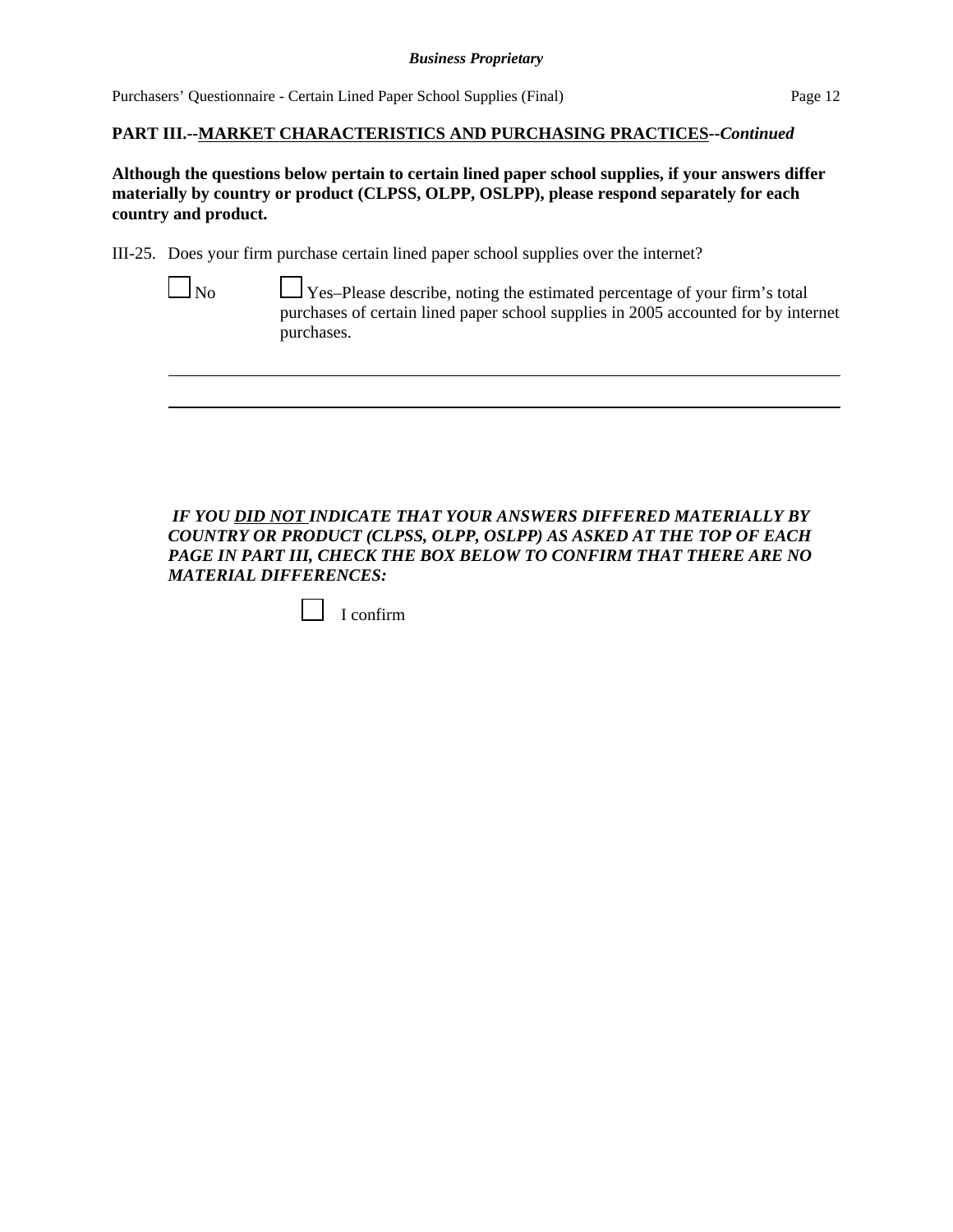#### **PART III.--MARKET CHARACTERISTICS AND PURCHASING PRACTICES--***Continued*

#### **Section III-A.--DOMESTIC LIKE PRODUCT QUESTIONS**

l

l

l

l

l

l l

l

l  $\overline{\phantom{a}}$ 

l

 $\overline{\phantom{a}}$ l

 $\overline{\phantom{a}}$ l

l

 $\overline{a}$ l

 $\overline{a}$  $\overline{\phantom{a}}$ 

**The following questions relate to the degree of similarity or the differences between certain lined paper school supplies (CLPSS), other lined paper products (OLPP), and out-sized lined paper products (OSLPP) in the U.S. market.** Please do not give similarities/differences between domestic CLPSS and imported CLPSS. This question does not ask for comparisons of the domestic product with the imported product, but rather for comparisons between the three domestic products.

III-A-1. Please describe any similarities and/or differences in the physical characteristics of U.S.-produced CLPSS, OLPP, and OSLPP.

III-A-2. Please describe any similarities and/or differences in the uses for U.S.-produced CLPSS, OLPP, and OSLPP in the United States; i.e., are they interchangeable in the home, college, high school, and business context.

III-A-3. Please describe any similarities and/or differences in the U.S. channels of distribution (e.g., distributors to schools, distributors to offices, retailers/end users, etc.) for CLPSS, OLPP, and OSLPP.

III-A-4. Please describe, to the best of your knowledge, any similarities and/or differences in customer and producer perceptions of U.S.-produced CLPSS, OLPP, and OSLPP in the U.S. market.

- III-A-5. Please explain whether U.S.-produced CLPSS, OLPP, and OSLPP are made in common (i.e., the same or shared) U.S. manufacturing facilities, using common production processes, and production employees.
- III-A-6. Please describe any similarities and/or differences in the prices of U.S.-produced CLPSS, OLPP, and OSLPP in the U.S. market.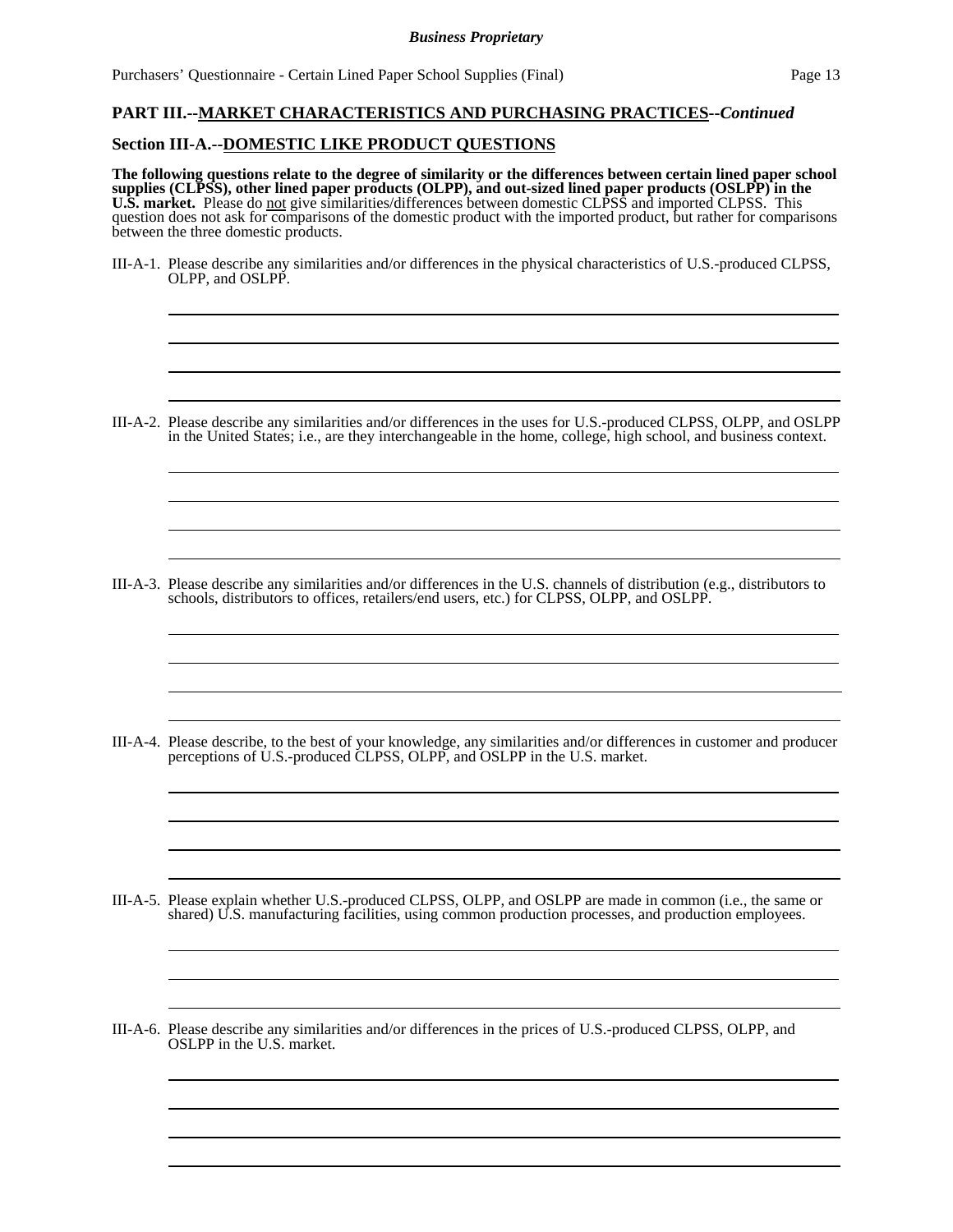Purchasers' Questionnaire - Certain Lined Paper School Supplies (Final) Page 14

 

 

 

 

 

 

## **PART III.--MARKET CHARACTERISTICS AND PURCHASING PRACTICES--***Continued*

### **Section III-A.--DOMESTIC LIKE PRODUCT QUESTIONS**

III-A-7. Please describe any similarities and/or differences in the (1) physical characteristics, (2) interchangeability, (3) U.S. channels of distribution, (4) customer and producer perceptions, (5) manufacturing facilities and production processes, and (6) prices for any lined paper or lined paper products with dimensions smaller than 5 x 7 inches and lined paper or lined paper products with the smaller dimension measuring 5 to 15 inches (inclusive) and the larger dimension measuring 7 to 15 inches (inclusive).

<u> 1980 - Johann Barn, mars ann an t-Amhain Aonaich an t-Aonaich an t-Aonaich ann an t-Aonaich ann an t-Aonaich</u>

#### **(a) Physical characteristics:**

**(b) Interchangeability**:

l

l

l

l

l

**(c) Channels of distribution:**

**(d) Customer and producer perceptions:**

**(e) Manufacturing processes:**

**(f) Price:**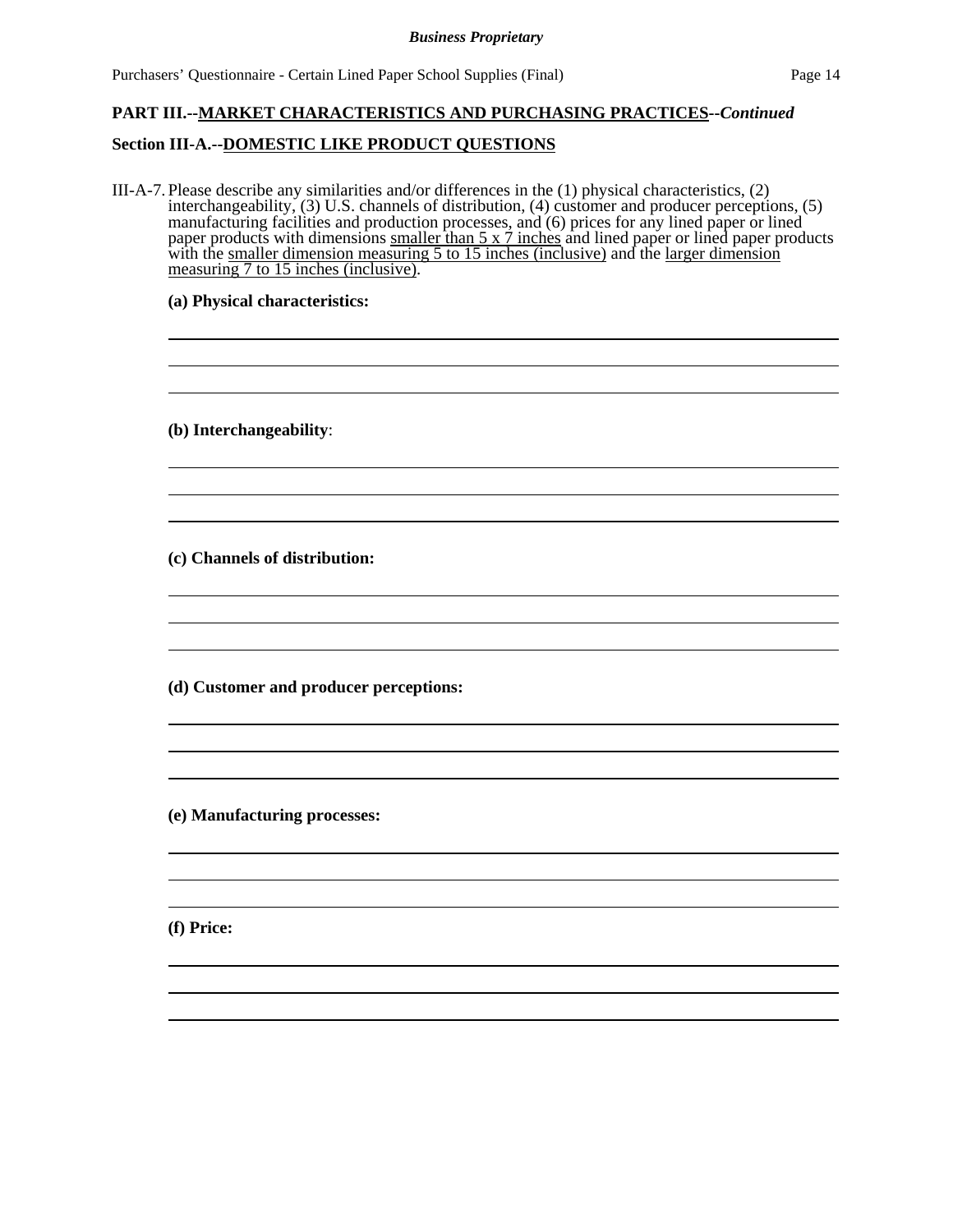### **PART IV.--COMPARISONS BETWEEN IMPORTED AND U.S.-PRODUCED**

**Although the questions below pertain to certain lined paper school supplies, if your answers differ materially by country or product (CLPSS, OLPP, OSLPP), please respond separately for each country and product.**

IV-1. Please indicate the countries of origin for certain lined paper school supplies for which your firm has actual marketing/pricing knowledge.

| United States                   |  |
|---------------------------------|--|
| $\mathsf{I}$ China              |  |
| India                           |  |
| $\Box$ Indonesia                |  |
| <b>Brazil</b>                   |  |
| Other countries (Please specify |  |

IV-2. Are certain lined paper school supplies produced in the United States and in other countries interchangeable (i.e., can they physically be used in the same applications)? Please indicate below, using "A" to indicate that the products from a specified country-pair are *always* interchangeable, "F" to indicate that the products are *frequently* interchangeable,"S" to indicate that the products are *sometimes* interchangeable,"N" to indicate that the products are *never* interchangeable, and "0" to indicate *no familiarity* with products from a specified country-pair.<sup>1</sup>

| Country-pair         | United<br><b>States</b> | China | India | Indonesia | <b>Brazil</b> | Other<br>countries |
|----------------------|-------------------------|-------|-------|-----------|---------------|--------------------|
| <b>United States</b> |                         |       |       |           |               |                    |
| China                |                         |       |       |           |               |                    |
| India                |                         |       |       |           |               |                    |
| Indonesia            |                         |       |       |           |               |                    |
| <b>Brazil</b>        |                         |       |       |           |               |                    |

 1 For any country-pair producing certain lined paper school supplies that are *sometimes* or *never* interchangeable, please explain the factors that limit or preclude interchangeable use:

>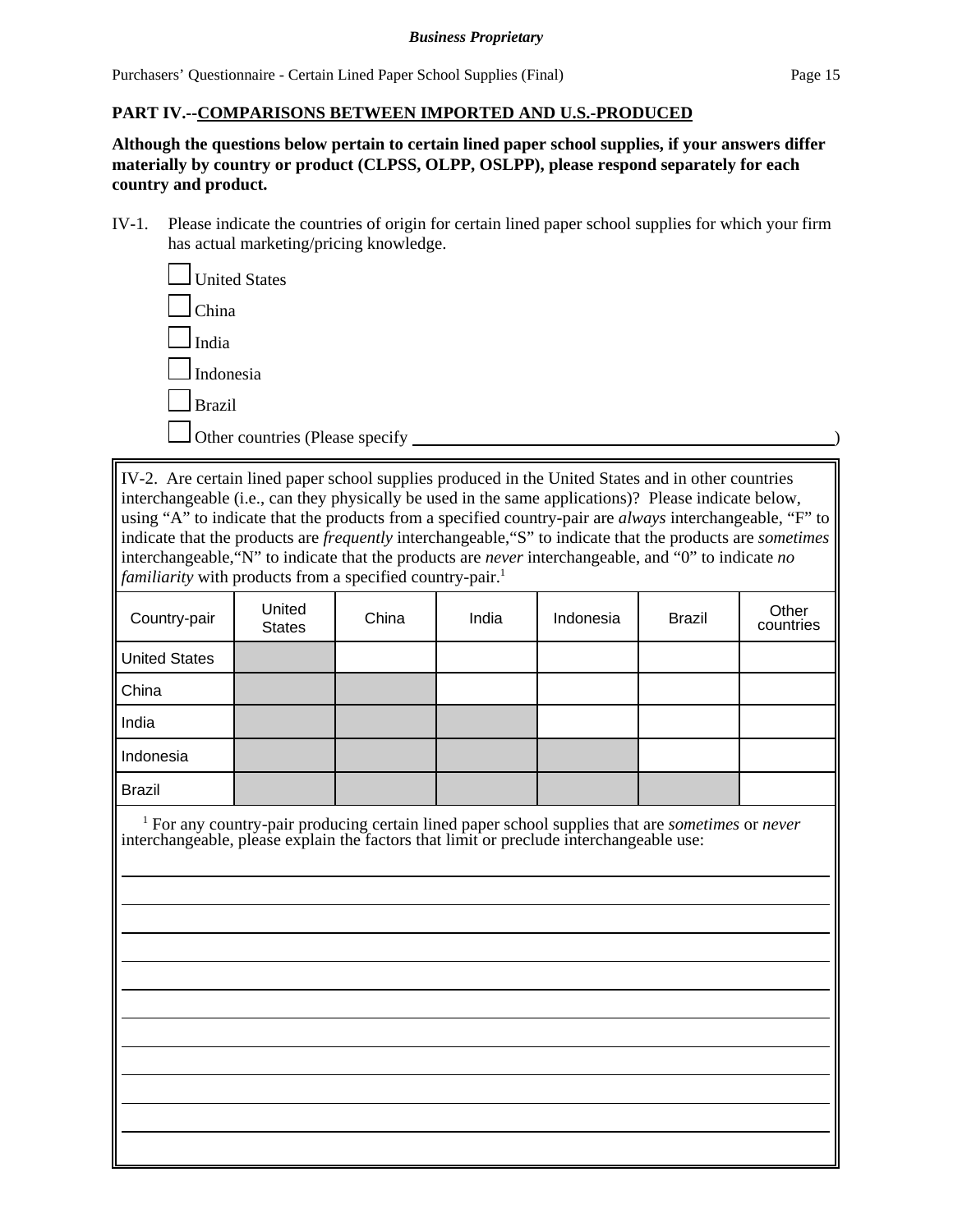Purchasers' Questionnaire - Certain Lined Paper School Supplies (Final) Page 16

#### **PART IV.--COMPARISONS BETWEEN IMPORTED AND U.S.-PRODUCED PRODUCT--***Continued*

**Although the questions below pertain to certain lined paper school supplies, if your answers differ materially by country or product (CLPSS, OLPP, OSLPP), please respond separately for each country and product.**

- IV-3. Do you or your customers ever specifically order certain lined paper school supplies from one country in particular over other possible sources of supply?
- $\Box$  No  $\Box$  Yes--Please identify all relevant countries (including the United States, China, India, Indonesia, and other) from which you or your customers prefer to order, and indicate why certain lined paper school supplies from these countries is preferred over certain lined paper school supplies from other countries (please note the specific type of certain lined paper school supply in your response). IV-4. Are certain grades/types/sizes (including brightness levels) of certain lined paper school supplies available from only a single source (domestic or foreign, including the United States, China, India, Indonesia, and other)?  $\Box$  No  $\Box$  Yes--Please identify the source and the grade/type/size. IV-5. If you purchased certain lined paper school supplies from one source although comparable certain lined paper school supplies were available from another source at a lower price, please explain your reasons for doing so (please specify by country, including the United States, China, India, Indonesia, Brazil, and other). Possibilities might include transaction characteristics such as length of time to fill orders, minimum order size, reliability of supply, etc.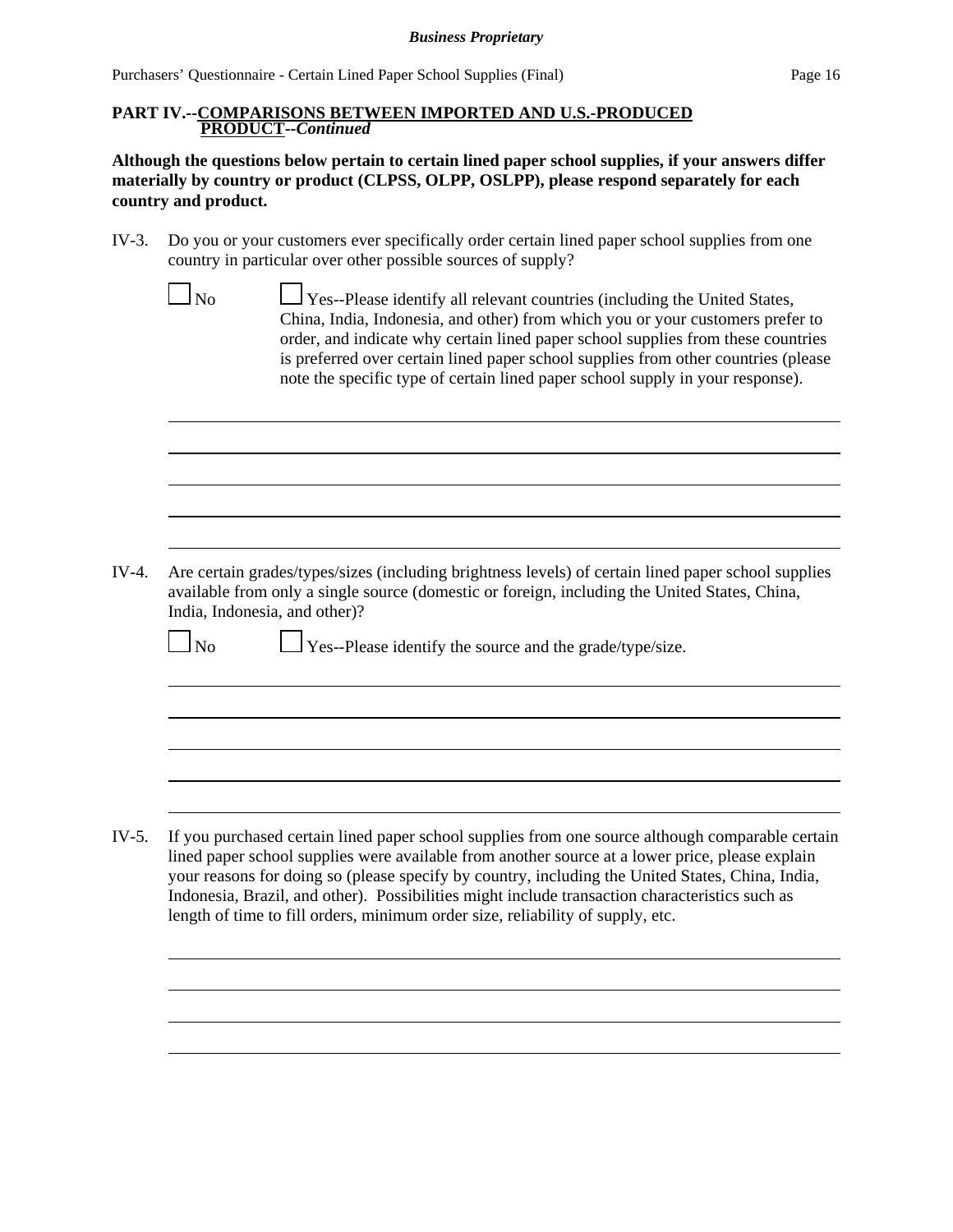### **PART IV.--COMPARISONS BETWEEN IMPORTED AND U.S.-PRODUCED PRODUCT--***Continued*

## **Although the questions below pertain to certain lined paper school supplies, if your answers differ materially by country or product (CLPSS, OLPP, OSLPP), please respond separately for each country and product.**

IV-6. For the factors listed below, rate how certain lined paper school supplies produced in each country you identified in response to question IV-1 compares with certain lined paper school supplies produced in each of the other countries you identified (including the United States, China, India, Indonesia, and other foreign countries). Copy this page as necessary to cover all possible combinations and please attach any comments you care to make concerning your responses, especially in comparisons where you rate certain lined paper school supplies from China, India, or Indonesia superior or inferior to certain lined paper school supplies from another source.

|                                                         | _compared to ___ |                   |                 |
|---------------------------------------------------------|------------------|-------------------|-----------------|
| (specify country)                                       |                  | (specify country) |                 |
|                                                         | <b>SUPERIOR</b>  | <b>COMPARABLE</b> | <b>INFERIOR</b> |
|                                                         |                  |                   |                 |
|                                                         |                  |                   |                 |
| Delivery time                                           |                  |                   |                 |
| Discounts and rebates                                   |                  |                   |                 |
| Extension of credit                                     |                  |                   |                 |
| Lower price $1, \ldots, \ldots, \ldots, \ldots, \ldots$ |                  |                   |                 |
| Minimum qty requirements                                |                  |                   |                 |
| Packaging                                               |                  |                   |                 |
| Product consistency                                     |                  |                   |                 |
| Quality meets industry standards                        |                  |                   |                 |
| Quality exceeds industry standards                      |                  |                   |                 |
| Product range $\dots \dots \dots \dots \dots \dots$     |                  |                   |                 |
| Reliability of supply $\dots \dots \dots \dots \dots$   |                  |                   |                 |
| Technical support/service                               |                  |                   |                 |
| Lower U.S. transportation $costs^1$                     |                  |                   |                 |
| Brightness of paper                                     |                  |                   |                 |
|                                                         |                  |                   |                 |
| Paper strength. $\dots \dots \dots \dots \dots \dots$   |                  |                   |                 |
| Other (specify):                                        |                  |                   |                 |
|                                                         |                  |                   |                 |
|                                                         |                  |                   |                 |
| _                                                       |                  |                   |                 |

<sup>1</sup> A rating of "U.S. superior" means that the price or transportation costs offered by U.S. firms are lower than those offered by the import supplier.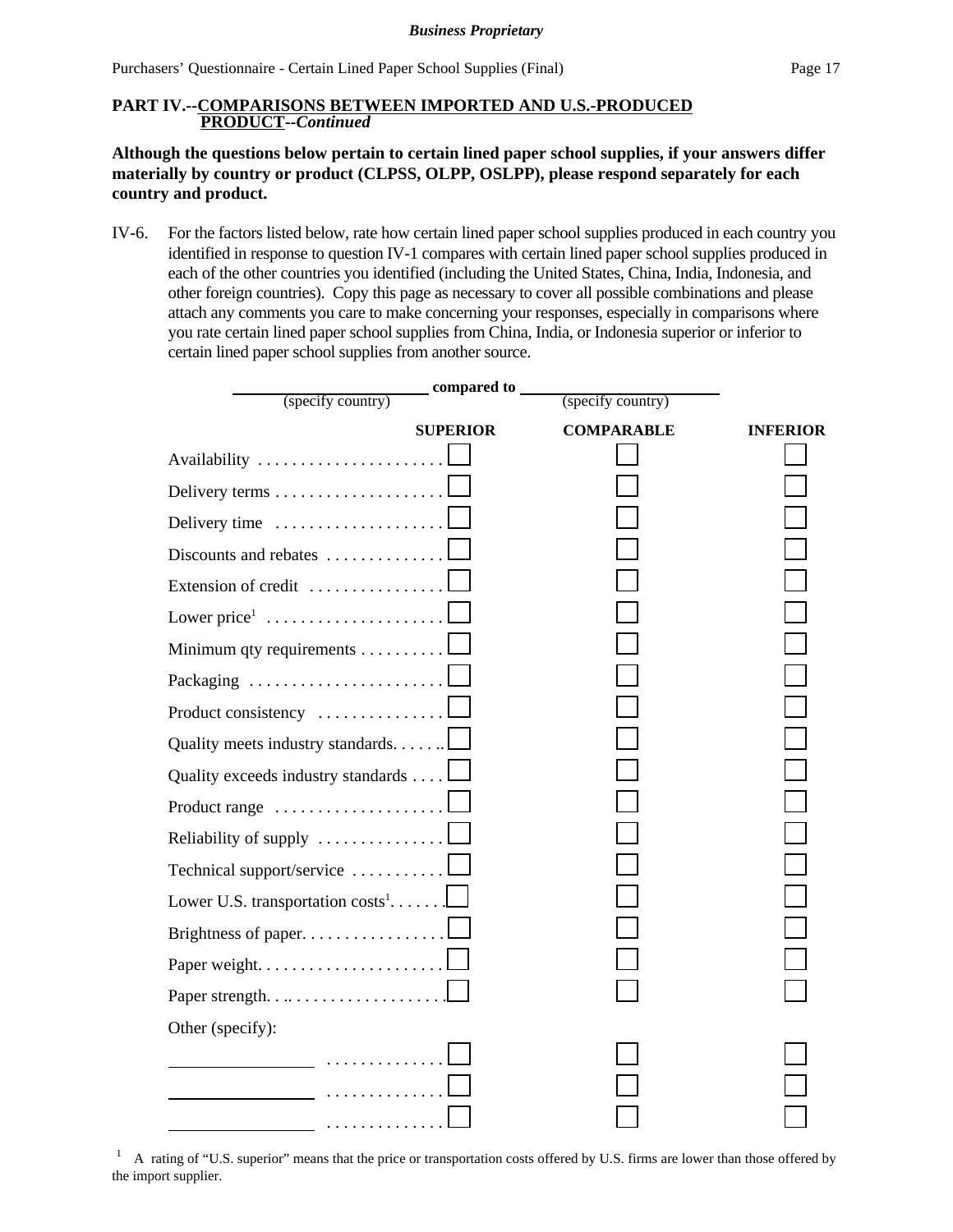Purchasers' Questionnaire - Certain Lined Paper School Supplies (Final) Page 18

## **PART IV.--COMPARISONS BETWEEN IMPORTED AND U.S.-PRODUCED PRODUCT--***Continued*

**Although the questions below pertain to certain lined paper school supplies, if your answers differ materially by country or product (CLPSS, OLPP, OSLPP), please respond separately for each country and product.**

| (a) How often does domestically produced certain lined paper school supplies meet minimum<br>IV-7.<br>quality specifications for your uses or your customers' uses? |                                                                                                                                                          |                |                  |                                    |                              |
|---------------------------------------------------------------------------------------------------------------------------------------------------------------------|----------------------------------------------------------------------------------------------------------------------------------------------------------|----------------|------------------|------------------------------------|------------------------------|
|                                                                                                                                                                     | $\Box$ Always                                                                                                                                            | $\Box$ Usually | $\Box$ Sometimes | $\Box$ Rarely or never             |                              |
| (b) How often does imported subject certain lined paper school supplies meet minimum quality<br>specifications for your uses or your customers' uses?               |                                                                                                                                                          |                |                  |                                    |                              |
|                                                                                                                                                                     | CHINA:                                                                                                                                                   | $\Box$ Always  | $\Box$ Usually   | $\Box$ Sometimes                   | Rarely or never              |
|                                                                                                                                                                     | <b>INDIA:</b>                                                                                                                                            | $\Box$ Always  | $\Box$ Usually   | $\Box$ Sometimes                   | Rarely or never              |
|                                                                                                                                                                     | <b>INDONESIA:</b>                                                                                                                                        | $\Box$ Always  | $\Box$ Usually   | $\Box$ Sometimes                   | Rarely or never              |
|                                                                                                                                                                     | <b>BRAZIL:</b>                                                                                                                                           | $\Box$ Always  | $\Box$ Usually   | $\Box$ Sometimes                   | Rarely or never              |
|                                                                                                                                                                     | (c) How often does imported nonsubject certain lined paper school supplies meet minimum<br>quality specifications for your uses or your customers' uses? |                |                  |                                    |                              |
|                                                                                                                                                                     | Country $\overline{\phantom{a}}$                                                                                                                         |                | Always           | $\Box$ Usually<br>$\Box$ Sometimes | Rarely or never              |
|                                                                                                                                                                     | Country                                                                                                                                                  |                | Always           | Usually                            | Sometimes<br>Rarely or never |

*IF YOU DID NOT INDICATE THAT YOUR ANSWERS DIFFERED MATERIALLY BY COUNTRY OR PRODUCT (CLPSS, OLPP, OSLPP) AS ASKED AT THE TOP OF EACH PAGE IN PART IV, CHECK THE BOX BELOW TO CONFIRM THAT THERE ARE NO*

Country  $\Box$  Always  $\Box$  Usually  $\Box$  Sometimes  $\Box$  Rarely or never

*MATERIAL DIFFERENCES:* 

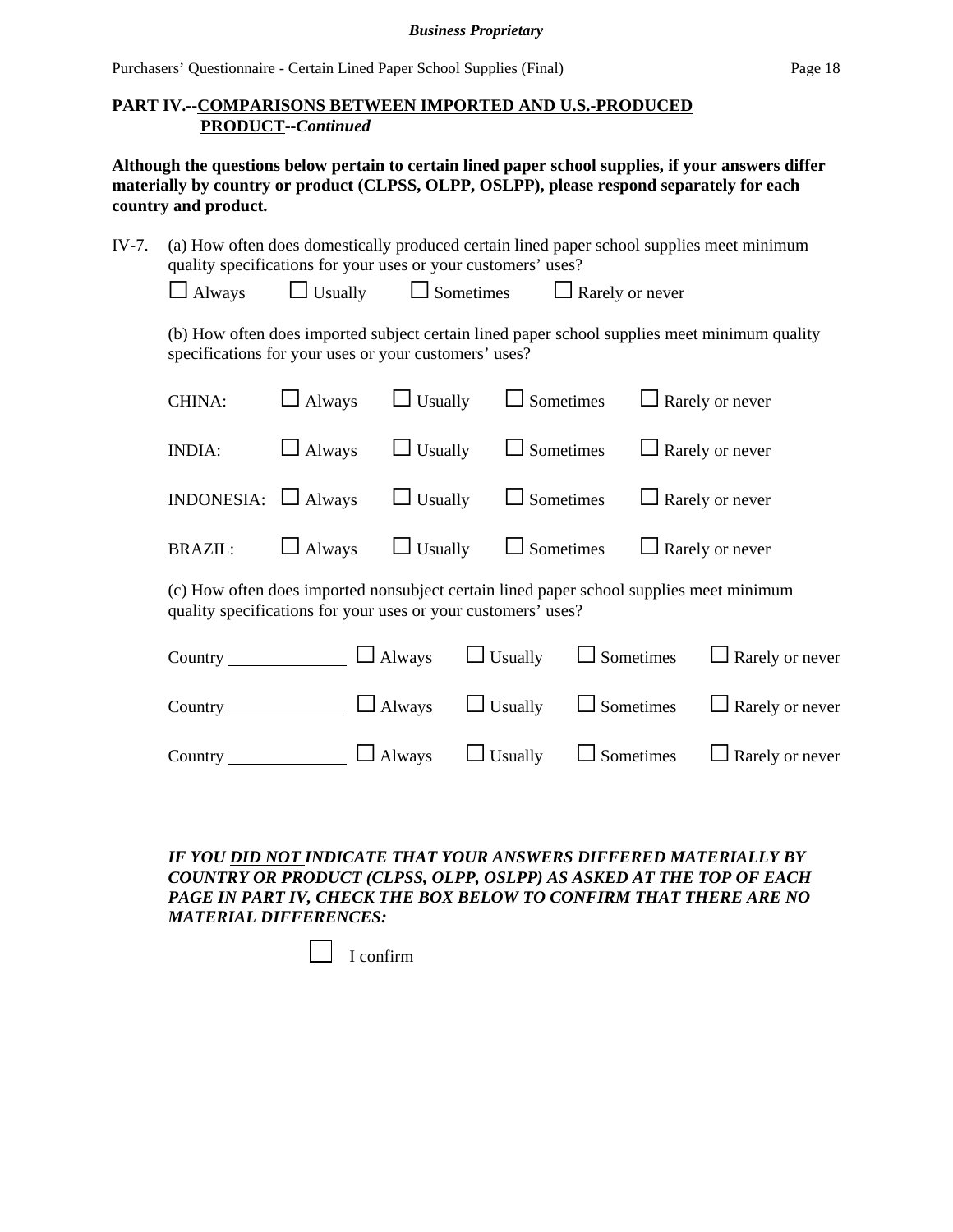## **PART V.--PURCHASE PRICES**

Further information on this part of the questionnaire can be obtained from **Nancy Bryan** (202-205-2088, nancy.bryan@usitc.gov).

V-1. Who should be contacted regarding the requested pricing and related information?

Company contact:

Name and title

Phone No. **E**-mail address

This section requests quarterly price and quantity data concerning your firm's purchases of the following U.S.-produced and imported products from China, India, Indonesia, and Brazil during January 2003-December 2005:

*Product 1***.–70-sheet count 10.5" x 8.0" wirebound notebook with paperboard cover and backing, no pockets/folders, and no fashion graphics**

*Product 2***.–150-sheet count 10.5" x 8.0" package of filler paper--college ruled or wide ruled**

*Product 3***.–180-sheet count 10.5" x 8.0" 5-subject wirebound notebook with paperboard cover and backing and no fashion graphics**

*Product 4.***–100-sheet count 9.75" x 7.5" composition book with a marbelized cover and no fashion graphics**

*Product 5***.–50-sheet count 11.75" x 8.5" letter pad bound at the top, with cardboard backing, no cover**

*Product 6*<sup>2</sup>-80-sheet count 10.0" x 8.5" wire bound or plastic coil bound fashion notebook<sup>1</sup> **with polyolefin or paperboard cover** 

 $1$  A "fashion notebook" is one which incorporates one or more of the following design elements on the front cover: photographs, drawings, multiple color designs including three or more colors, flocking, glitter, rhinestones, or three-dimensional or holographic images.

G Check here if your firm purchases certain lined paper school supplies from U.S. producers. Report the purchase price data requested in section V-2 of this questionnaire.

G Check here if your firm purchases certain lined paper school supplies produced in China, India, Indonesia, or Brazil from a U.S. importer. Report the purchase price data requested in section V-3 of this questionnaire.

| □ Check here if your firm imports certain lined paper school supplies from China, India, Indonesia, or |
|--------------------------------------------------------------------------------------------------------|
| Brazil for retail sales in your own establishment without an intermediary broker/importer. Report the  |
| direct import purchase price data requested in section V-4 of this questionnaire.                      |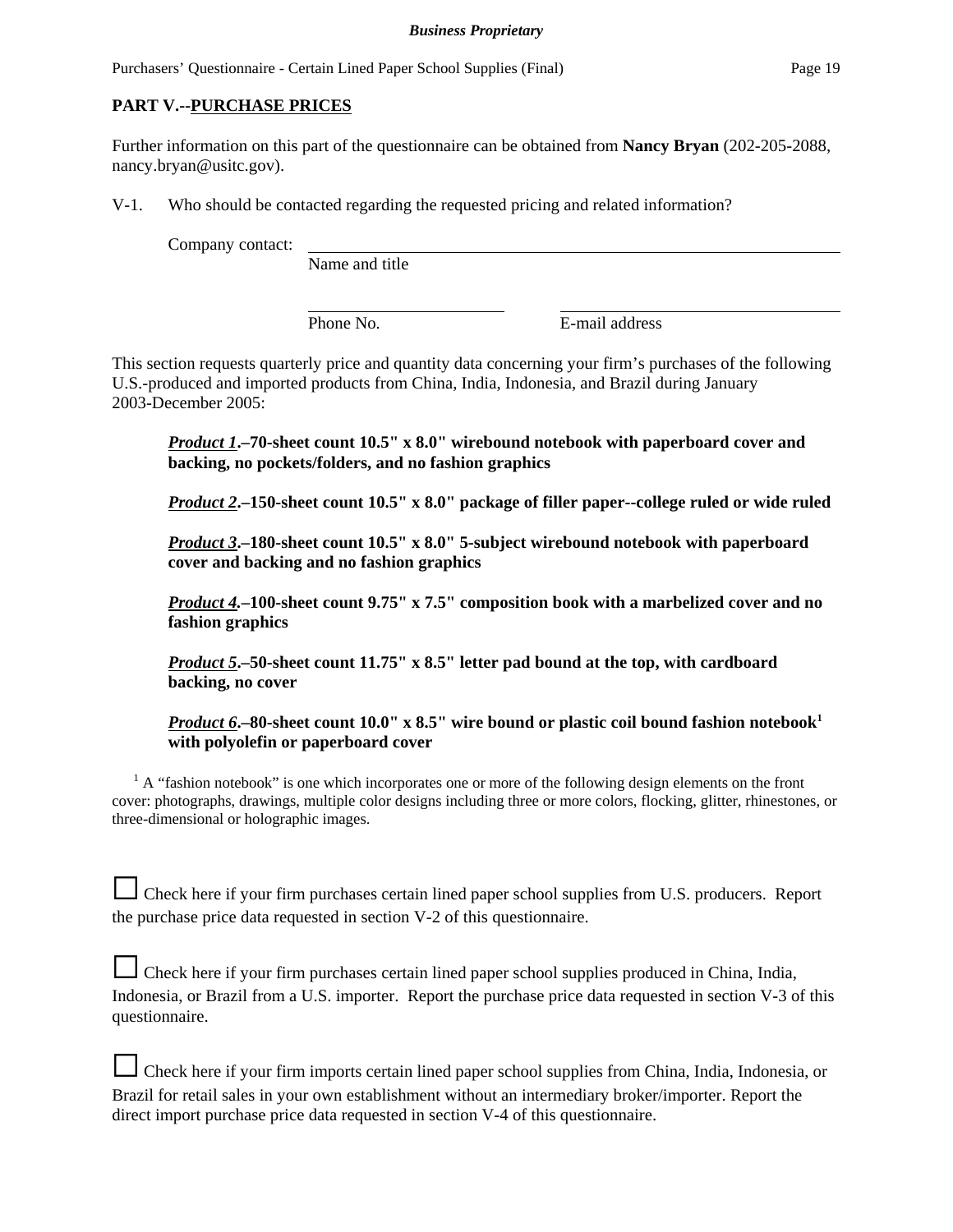Purchasers' Questionnaire - Certain Lined Paper School Supplies (Final) Page 20

### **PART V.--PURCHASE PRICES** – *Continued*

V-2. **COPY PAGES AS NECESSARY**. Complete a separate page for each of the specified products purchased by your firm. Indicate in the space provided the product for which pricing is reported. **For multi-packs, report each item in the pack as an individual "each."**

## **PURCHASES FROM U.S. PRODUCERS**

| Product $3 \Box$ Product $4 \Box$<br>Product $2 \Box$<br>Product 1                                                                                                                                        | Product 5 $\Box$ | Product 6                    |  |
|-----------------------------------------------------------------------------------------------------------------------------------------------------------------------------------------------------------|------------------|------------------------------|--|
| (Quantity in eaches, value in dollars)                                                                                                                                                                    |                  |                              |  |
| <b>Period of shipment</b>                                                                                                                                                                                 | Quantity         | Delivered value <sup>1</sup> |  |
| 2003:                                                                                                                                                                                                     |                  |                              |  |
| January-March                                                                                                                                                                                             |                  |                              |  |
| April-June                                                                                                                                                                                                |                  |                              |  |
| July-September                                                                                                                                                                                            |                  |                              |  |
| October-December                                                                                                                                                                                          |                  |                              |  |
| 2004:                                                                                                                                                                                                     |                  |                              |  |
| January-March                                                                                                                                                                                             |                  |                              |  |
| April-June                                                                                                                                                                                                |                  |                              |  |
| July-September                                                                                                                                                                                            |                  |                              |  |
| October-December                                                                                                                                                                                          |                  |                              |  |
| 2005:                                                                                                                                                                                                     |                  |                              |  |
| January-March                                                                                                                                                                                             |                  |                              |  |
| April-June                                                                                                                                                                                                |                  |                              |  |
| July-September                                                                                                                                                                                            |                  |                              |  |
| October-December                                                                                                                                                                                          |                  |                              |  |
| <sup>1</sup> Net delivered value should be net of returns, discounts, allowances, and rebates, but should<br>include all ocean freight costs and U.S.-inland freight costs for delivery to your facility. |                  |                              |  |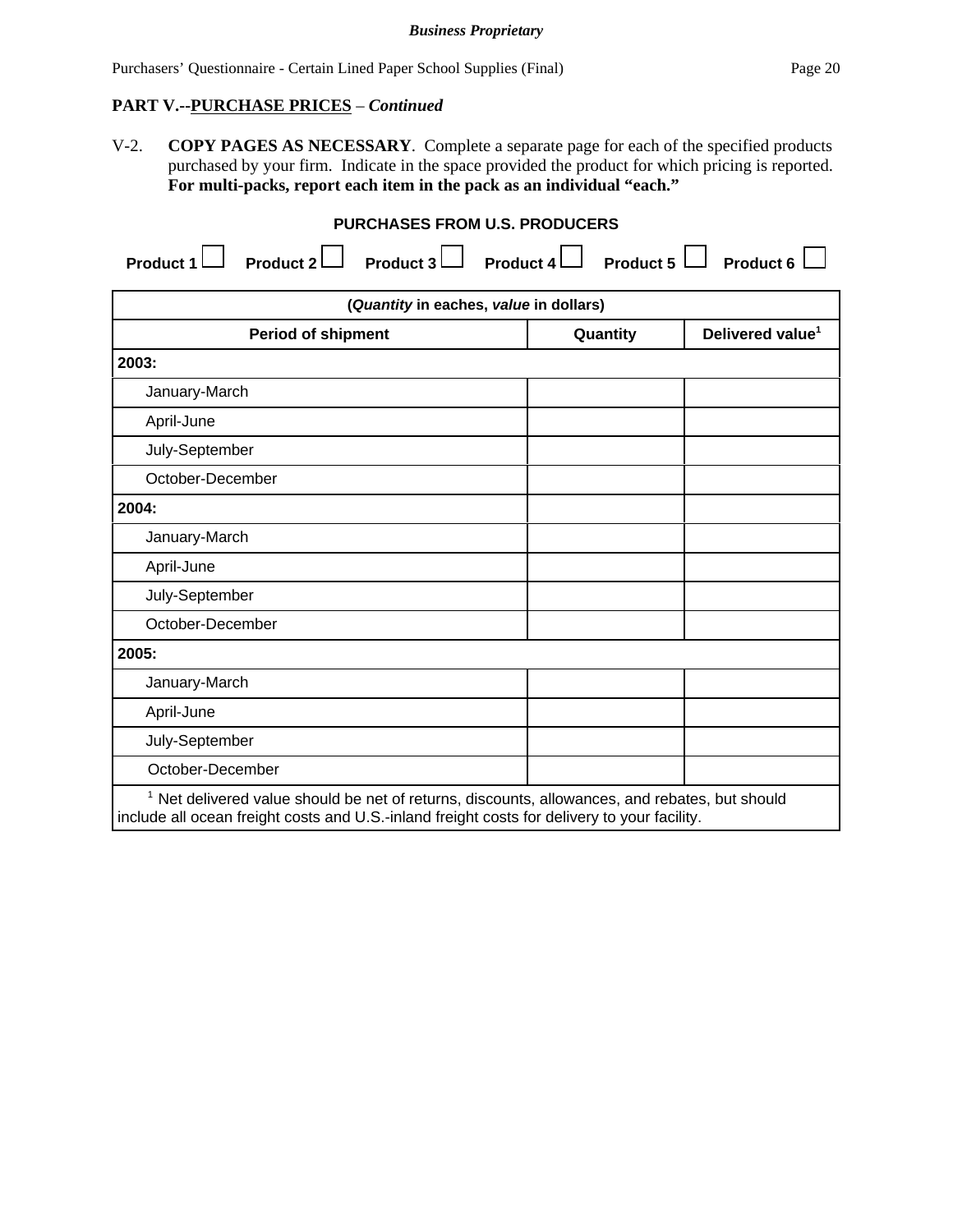# **PART V.--PURCHASE PRICES--***Continued*

V-3. **COPY PAGES AS NECESSARY**. Complete a separate page for each of the specified products purchased by your firm. Indicate in the space provided the product for which pricing is reported. **For multi-packs, report each item in the pack as an individual "each."**

| <b>PURCHASES FROM U.S. IMPORTERS</b>                                                                                                                                                                      |                                                    |                              |  |  |
|-----------------------------------------------------------------------------------------------------------------------------------------------------------------------------------------------------------|----------------------------------------------------|------------------------------|--|--|
| China<br>India                                                                                                                                                                                            | <b>Brazil</b><br>Indonesia                         |                              |  |  |
| Product $3\Box$<br>Product $2$ $\Box$<br>Product 1                                                                                                                                                        | Product 4 $\Box$ Product 5 $\Box$ Product 6 $\Box$ |                              |  |  |
| (Quantity in eaches, value in dollars)                                                                                                                                                                    |                                                    |                              |  |  |
| <b>Period of shipment</b>                                                                                                                                                                                 | Quantity                                           | Delivered value <sup>1</sup> |  |  |
| 2003:                                                                                                                                                                                                     |                                                    |                              |  |  |
| January-March                                                                                                                                                                                             |                                                    |                              |  |  |
| April-June                                                                                                                                                                                                |                                                    |                              |  |  |
| July-September                                                                                                                                                                                            |                                                    |                              |  |  |
| October-December                                                                                                                                                                                          |                                                    |                              |  |  |
| 2004:                                                                                                                                                                                                     |                                                    |                              |  |  |
| January-March                                                                                                                                                                                             |                                                    |                              |  |  |
| April-June                                                                                                                                                                                                |                                                    |                              |  |  |
| July-September                                                                                                                                                                                            |                                                    |                              |  |  |
| October-December                                                                                                                                                                                          |                                                    |                              |  |  |
| 2005:                                                                                                                                                                                                     |                                                    |                              |  |  |
| January-March                                                                                                                                                                                             |                                                    |                              |  |  |
| April-June                                                                                                                                                                                                |                                                    |                              |  |  |
| July-September                                                                                                                                                                                            |                                                    |                              |  |  |
| October-December                                                                                                                                                                                          |                                                    |                              |  |  |
| <sup>1</sup> Net delivered value should be net of returns, discounts, allowances, and rebates, but should include<br>all ocean freight costs and U.S.-inland freight costs for delivery to your facility. |                                                    |                              |  |  |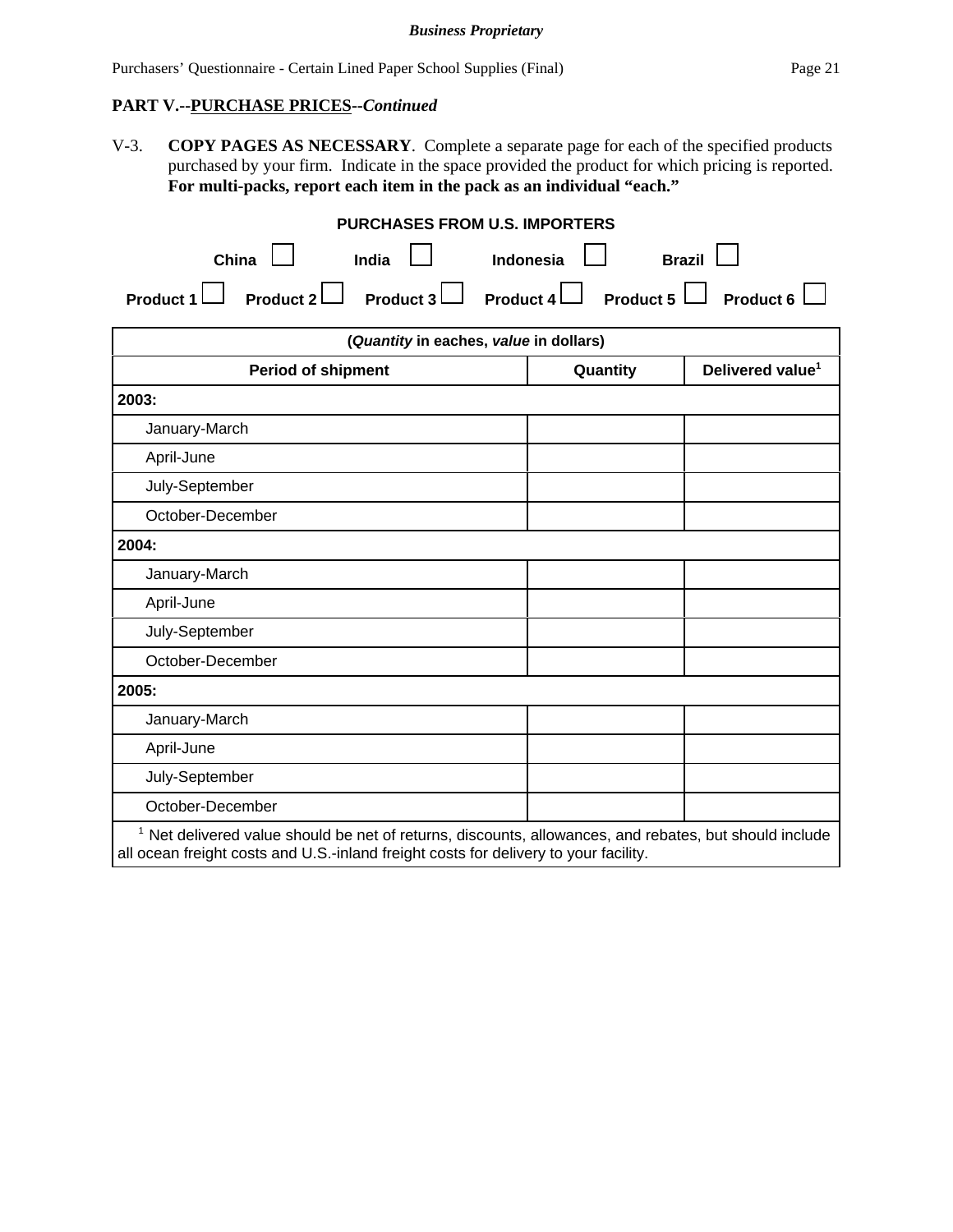# **PART V.--PURCHASE PRICES--***Continued*

V-4. **COPY PAGES AS NECESSARY**. Complete a separate page for each of the specified products purchased by your firm. Indicate in the space provided the product<sup>1</sup> for which pricing is reported. **For multi-packs, report each item in the pack as an individual "each."**

| <b>DIRECT IMPORT PURCHASES</b>                                                                                                                                                                   |                                          |  |
|--------------------------------------------------------------------------------------------------------------------------------------------------------------------------------------------------|------------------------------------------|--|
| China<br>India                                                                                                                                                                                   | <b>Brazil</b><br>Indonesia               |  |
| Product 2<br><b>Product 3</b><br><b>Product 1</b>                                                                                                                                                | Product 5<br>Product 4<br>Product 6      |  |
| (Quantity in eaches, value in dollars)                                                                                                                                                           |                                          |  |
| <b>Period of shipment</b>                                                                                                                                                                        | Delivered value <sup>1</sup><br>Quantity |  |
| 2003:                                                                                                                                                                                            |                                          |  |
| January-March                                                                                                                                                                                    |                                          |  |
| April-June                                                                                                                                                                                       |                                          |  |
| July-September                                                                                                                                                                                   |                                          |  |
| October-December                                                                                                                                                                                 |                                          |  |
| 2004:                                                                                                                                                                                            |                                          |  |
| January-March                                                                                                                                                                                    |                                          |  |
| April-June                                                                                                                                                                                       |                                          |  |
| July-September                                                                                                                                                                                   |                                          |  |
| October-December                                                                                                                                                                                 |                                          |  |
| 2005:                                                                                                                                                                                            |                                          |  |
| January-March                                                                                                                                                                                    |                                          |  |
| April-June                                                                                                                                                                                       |                                          |  |
| July-September                                                                                                                                                                                   |                                          |  |
| October-December                                                                                                                                                                                 |                                          |  |
| $1$ Net delivered value should be net of returns, discounts, allowances, and rebates, but should include<br>all ocean freight costs and U.S.-inland freight costs for delivery to your facility. |                                          |  |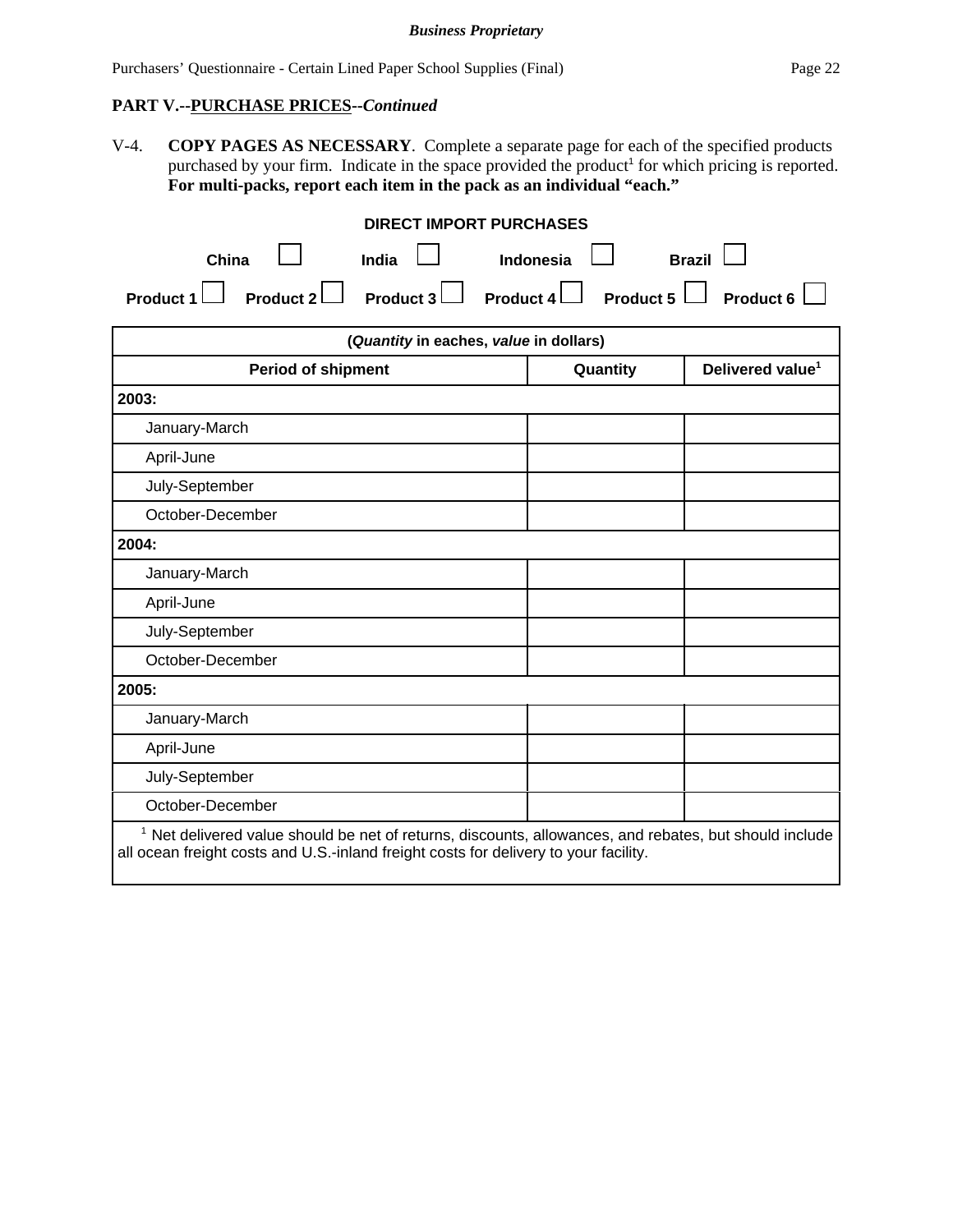**Section V-A-1.-BID/AUCTION PURCHASES**--This section requests data and information related to your purchases of certain lined paper school supplies since January 2003 in which bids and/or auctions were used. On the following pages, detailed information is requested on the price negotiation process for each of your firm's contracts in each year. **Please report information on the three largest purchases (based on total dollar value of purchase).**

This information is requested for both successful and unsuccessful negotiations with all suppliers (including domestic producers and suppliers of products from China, India, Indonesia, and Brazil). Please provide information on the seller's initial price request, their final price request, the range of quantities under negotiation, and the quantity of product sold if negotiations were successful. If any of this information is unavailable, please provide (clearly labeled) estimates. If multiple, distinct negotiations occurred with any given seller (e.g., for purchase of additional product following the finalization of a previous purchase contract), please include each episode as a separate entry. Also, in an attachment describe any proposed transactions for products other than certain lined paper products included in bids.

**COPY THE NEXT PAGE AS NECESSARY TO COVER ALL RELEVANT YEARS.** Report all purchase prices and quotes on delivered basis.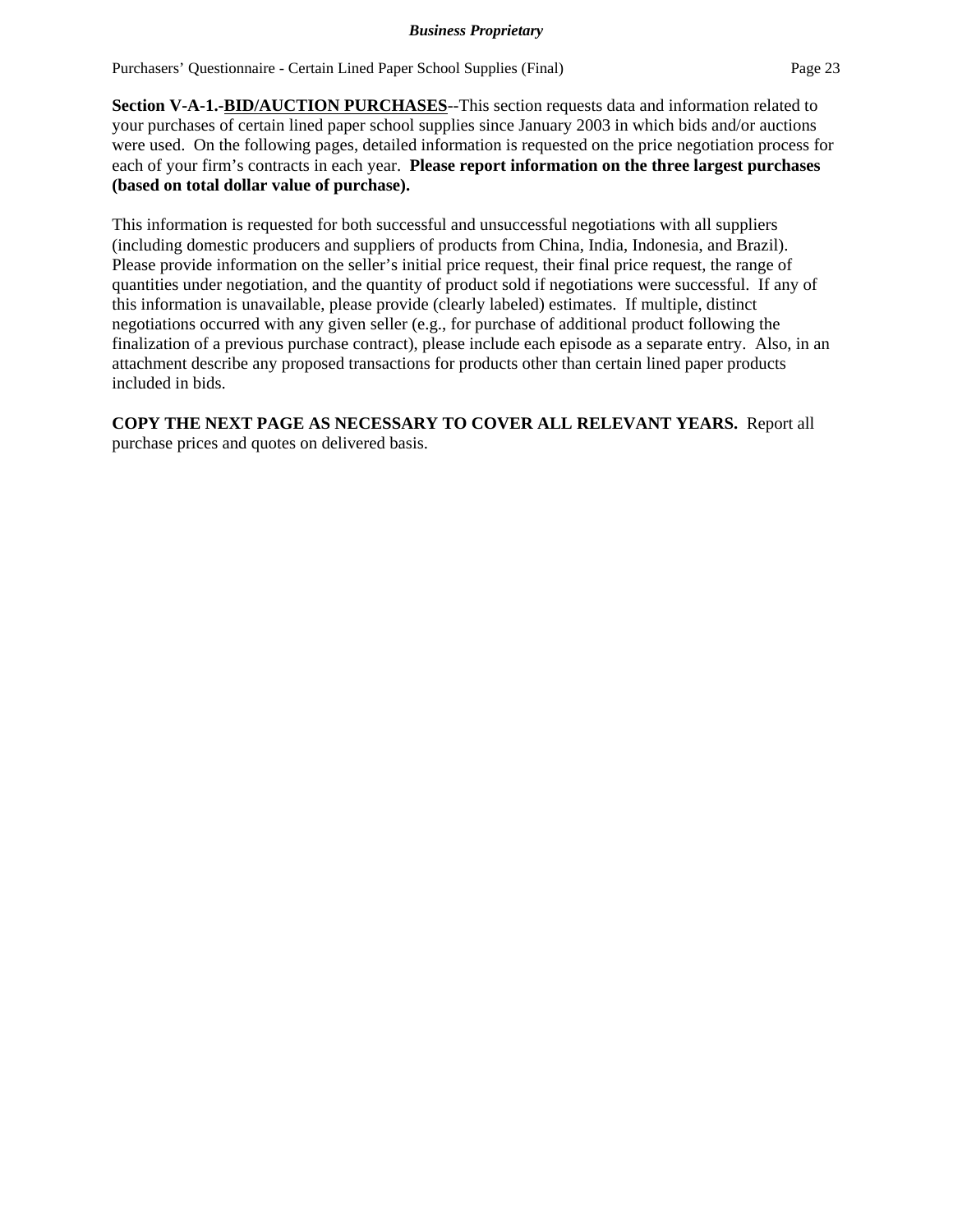### **PART V.--PRICING AND MARKET FACTORS--***Continued*

V-A-1. **Please report information for bids received by your firm for the three largest purchases (based on total dollar value of purchase) of certain lined paper school supplies each year since January 1, 2003. Please photocopy this page as necessary.** 

|                                                                                                                                                                               | (Quantity in eaches, value in dollars) |             |             |             |  |  |
|-------------------------------------------------------------------------------------------------------------------------------------------------------------------------------|----------------------------------------|-------------|-------------|-------------|--|--|
| <b>Item</b>                                                                                                                                                                   | Supplier 1:                            | Supplier 2: | Supplier 3: | Supplier 4: |  |  |
| Supplier name <sup>1</sup>                                                                                                                                                    |                                        |             |             |             |  |  |
| Country of origin                                                                                                                                                             |                                        |             |             |             |  |  |
| General product specifications (e.g.,<br>70-sheet count 10.5"x8.0" wirebound<br>notebook with paperboard cover and<br>backing)                                                |                                        |             |             |             |  |  |
| Duration of contract                                                                                                                                                          |                                        |             |             |             |  |  |
| Tied to other transactions?<br>(please describe in an attachment)                                                                                                             |                                        |             |             |             |  |  |
| Meet-or-release clause?                                                                                                                                                       |                                        |             |             |             |  |  |
| Forum (e.g., Internet auction bid)                                                                                                                                            |                                        |             |             |             |  |  |
| Initial bid:<br>Date                                                                                                                                                          |                                        |             |             |             |  |  |
| Quantity                                                                                                                                                                      |                                        |             |             |             |  |  |
| Value                                                                                                                                                                         |                                        |             |             |             |  |  |
| Final bid: <sup>2</sup><br>Date                                                                                                                                               |                                        |             |             |             |  |  |
| Quantity                                                                                                                                                                      |                                        |             |             |             |  |  |
| Value                                                                                                                                                                         |                                        |             |             |             |  |  |
| Contract award (if won):<br>Date                                                                                                                                              |                                        |             |             |             |  |  |
| Quantity                                                                                                                                                                      |                                        |             |             |             |  |  |
| Value                                                                                                                                                                         |                                        |             |             |             |  |  |
| <sup>1</sup> Please identify any known competitors in the space provided and, if available, data on competitors' bids.<br><sup>2</sup> Report total number of bids submitted: |                                        |             |             |             |  |  |

Please discuss the reasons for choosing the supplier or suppliers of the winning bid(s):

 $\overline{a}$ 

 $\overline{a}$ 

 $\overline{a}$ 

 $\overline{a}$ 

l